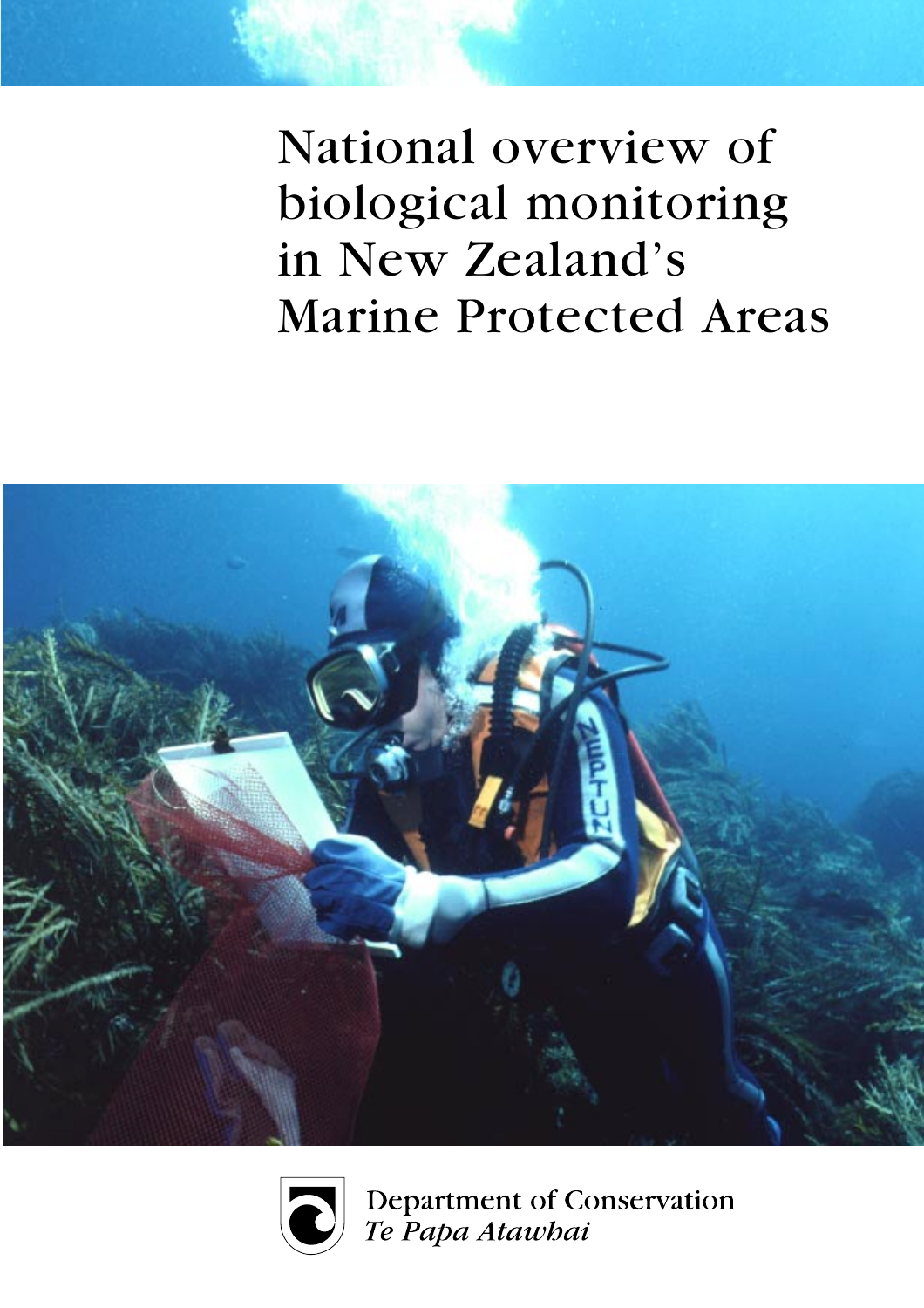## National overview of biological monitoring in New Zealand's **Marine Protected Areas**

Ann McCrone

Published by Department of Conservation PO Box 10-420 Wellington, New Zealand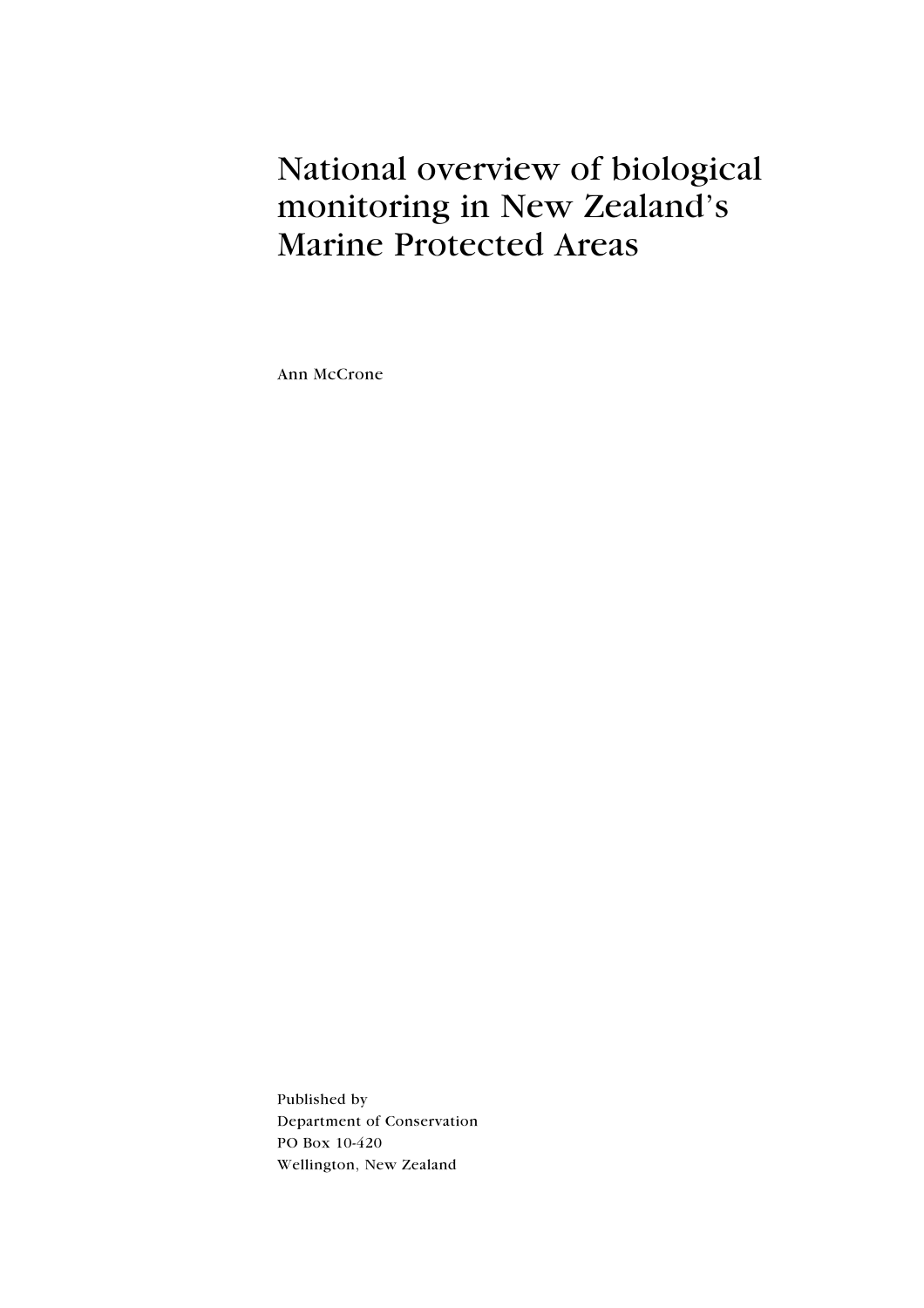© June 2001, Northern Regional Office, Department of Conservation, Hamilton.

ISBN 0-478-22028-6

 $\bar{z}$ 

Cover photo: underwater survey, Tuhua (Mayor Island) Marine Reserve. Kim Westerkov.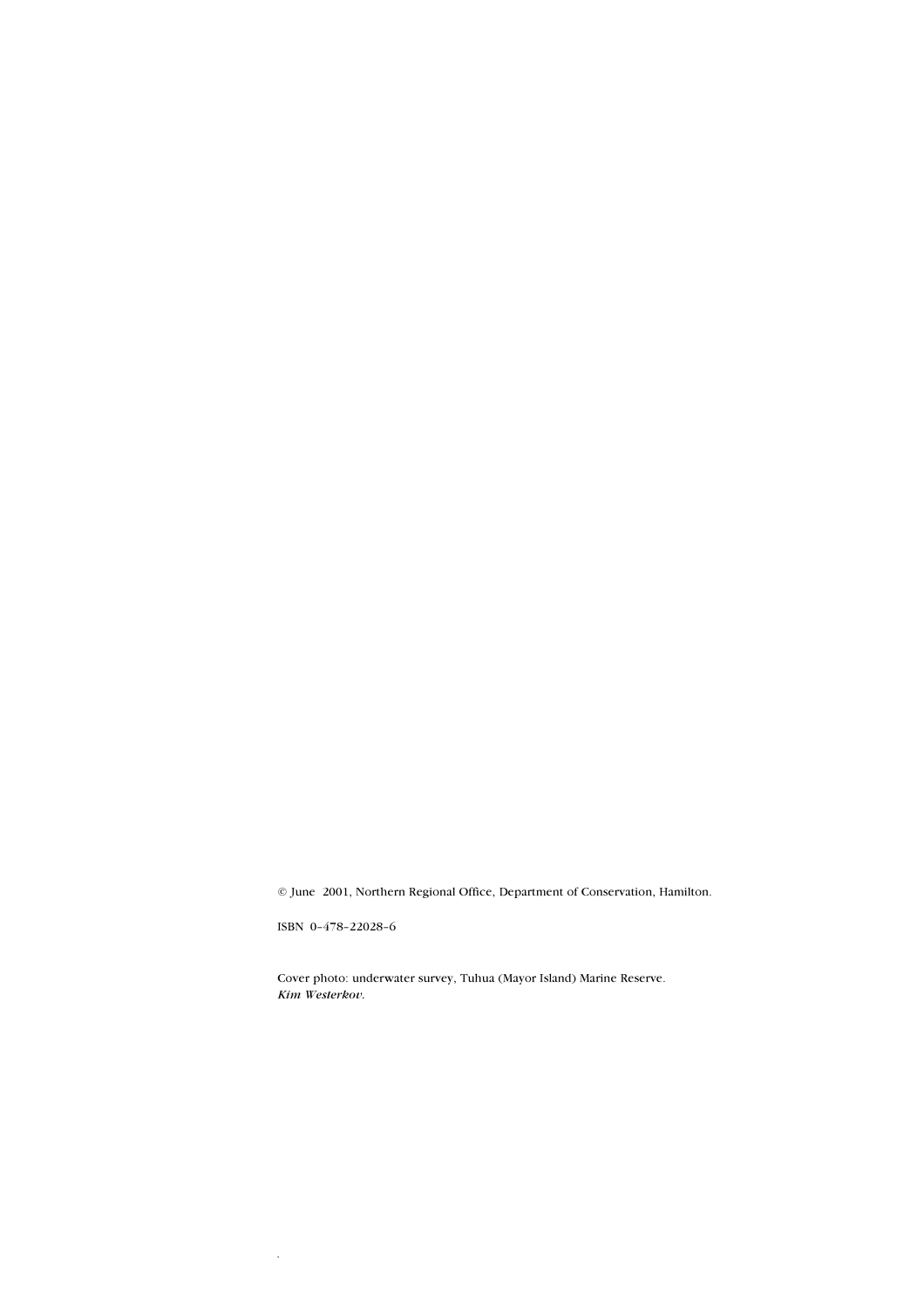## **CONTENTS**

| Executive summary                                     | 5   |
|-------------------------------------------------------|-----|
| Background                                            | 6   |
| Scope of the report                                   | 7   |
| Introduction                                          | 8   |
| Summary of conservancy monitoring information         | 10  |
| <b>Baseline</b> surveys                               | 10  |
| Monitoring programmes                                 | 14  |
| Types of monitoring programmes                        | 15  |
| Monitoring reports                                    | 17  |
| <b>Conclusions and Recommendations</b>                | 21  |
| Acknowledgements                                      | 24  |
| References                                            | 25  |
| Appendix 1: Conservation information                  | 27  |
| Northland Conservancy                                 | 28  |
| <b>Auckland Conservancy</b>                           | 33  |
| Waikato Conservancy                                   | 55  |
| Bay of Plenty Conservancy                             | 63  |
| East Coast/Hawke's Bay Conservancy                    | 67  |
| Wanganui Conservancy                                  | 73  |
| <b>Wellington Conservancy</b>                         | 79  |
| Nelson/Marlborough Conservancy                        | 86  |
| <b>Canterbury Conservancy</b>                         | 94  |
| <b>Otago Conservancy</b>                              | 98  |
| Southland Conservancy                                 | 101 |
| Appendix 2: Access to raw data                        | 111 |
| Appendix 3: Monitoring reports as at 30 November 2000 | 115 |
| Appendix 4: Abbreviations                             | 123 |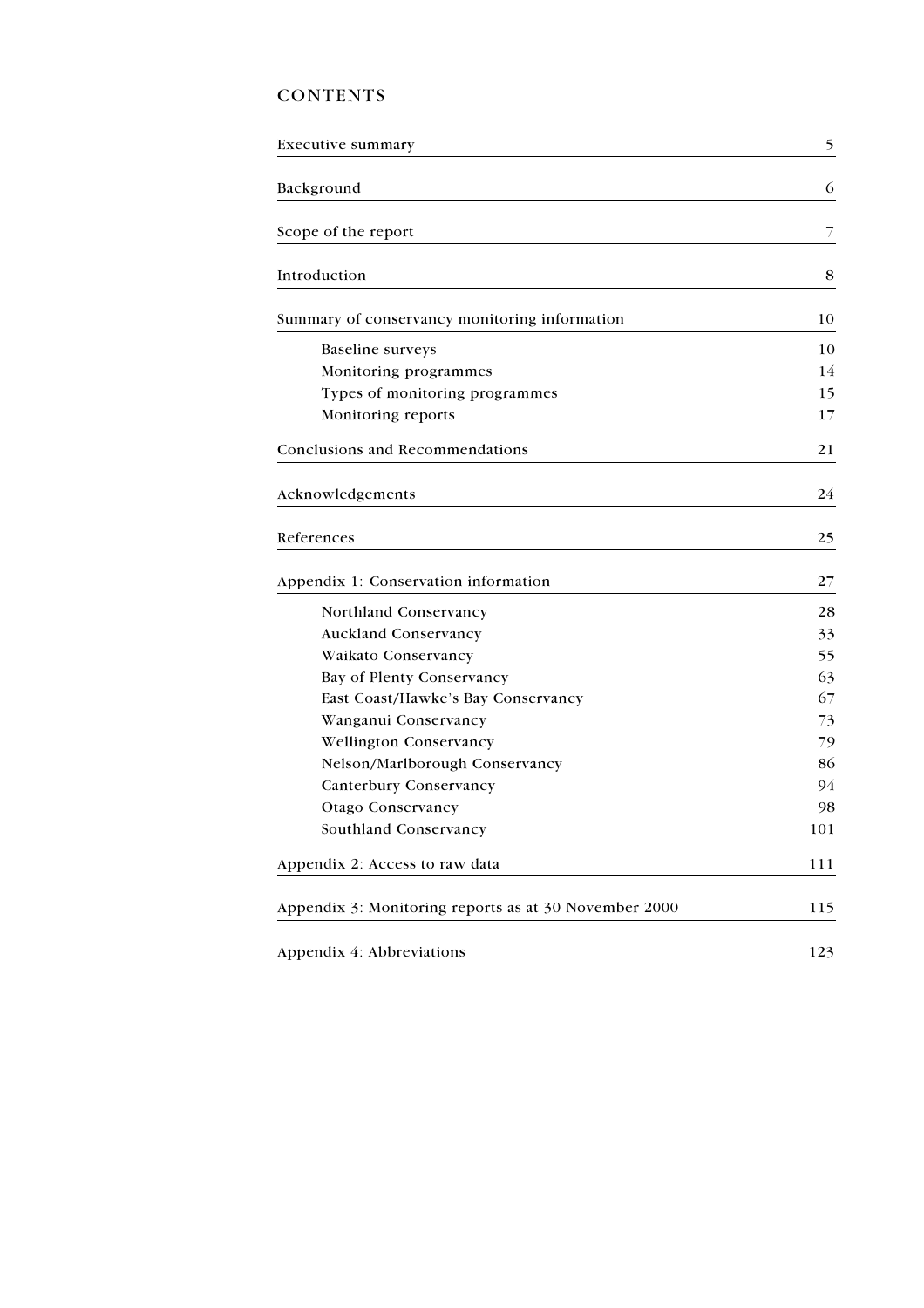## **Executive summary**

This report provides a national overview of biological monitoring that has been undertaken or is in progress for 25 Marine Protected Areas and Applications (MPAAs) in New Zealand-16 marine reserves (MR) and the Sugar Loaf Islands Marine Park (SLIMPA) and 8 marine reserve applications (MRA). MPAAs have been established since 1975, however, most MPAAs (22) have only been established or the applications lodged in the last 10 years.

There have been a total of 41 baseline surveys and monitoring programmes undertaken in 19 of the 25 MPAAs since 1975.

About half the MPAAs (15) in New Zealand have had a baseline survey conducted near to the establishment of the MR or the application of a MRA. Many of these baseline surveys were not used to establish monitoring programmes. Most of the baseline surveys included habitat surveys. Generally habitat monitoring has not been continued.

Eighteen MPAAs have had monitoring programmes undertaken. There are 9 programmes currently running that are formally planned to continue beyond June 2000. Most monitoring programmes that have been undertaken or are currently underway focus on examining changes in population abundance and size structures of selected key species especially reef fish species, rock lobster, paua and kina.

A total of 52 monitoring reports have been produced to date, with a further 9 in the process of being produced. Where possible, all existing reports on biological monitoring to date (November 2000) were obtained and forwarded to the Northern Regional Office, Department of Conservation (DOC).

The overview has shown that marine survey and monitoring work has not been well co-ordinated in the past. It is recommended that biological monitoring should be nationally co-ordinated. Benefits arising from this would include, assistance with obtaining funding and other necessary resources, assessment and standardisation of baseline surveys and monitoring programmes, centralised storage of data and reports, and the development of protocols of what and how to monitor. However, much of this work is currently underway with the development of a Standard Operating Procedure for survey and monitoring in marine reserves.

There are also a number of issues relating to raw data, including intellectual property rights, ownership and storage and access, which need to be resolved. It is essential that raw data is recovered and centralised where possible, so it can be used to assess condition and trends in marine reserves over time. It is recommended that the Marine Survey and Monitoring Advisory Group (MSMAG):

- obtains the raw data held within DOC and by external contractors,
- develops a storage system for the raw data, and
- decides how it will be used to determine condition and trends in marine reserves

The conservancy information in Appendix 1 provides an inventory of marine biological monitoring and it is recommended that this be electronically updated annually.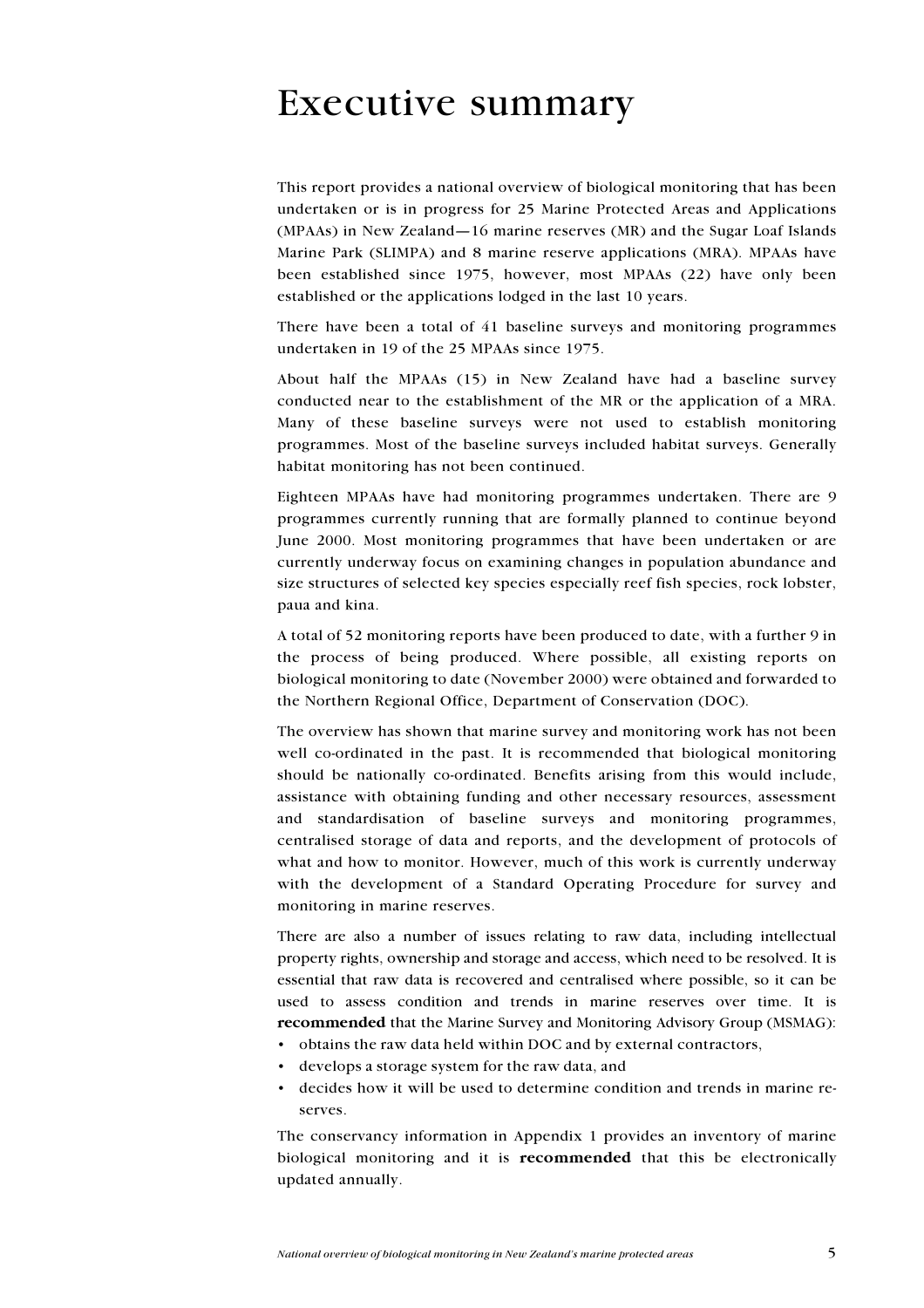# Background

The Department of Conservation (DOC) is charged with protecting the intrinsic, natural and cultural values of the marine areas it manages, in particular marine reserves. This mandate is derived from the Conservation Act 1987 and the Marine Reserves Act 1971. Specific directives are prescribed in the Strategic Business Plan for 19982002 (Department of Conservation, 1998) e.g. Objective  $1.2.2<sup>1</sup>$ .

The Northern Regional Office (NRO) of DOC, is the lead regional office for developing procedures to standardise marine monitoring (refer Department of Conservation, in prep.), and for ensuring that the condition of marine areas managed by DOC, and the biological trends that may be occurring within them, can be accurately assessed. A critical component of developing standardised approaches to monitoring is to obtain a national overview of all biological monitoring which has been carried out in marine areas managed by DOC.

Although the NRO has identified most of the monitoring being undertaken and holds many of the monitoring reports, it appears that some conservancies have, over the years, contracted or carried out their own monitoring work, and in some cases this information has been retained within that particular conservancy. This has made it difficult to track all marine biological monitoring programmes that have been undertaken.

The DOC files show that there have been prior attempts to summarise biological surveys and monitoring programmes for marine areas managed by DOC, in particular marine reserves. However, these various internal reports and the report by Pugsley & Turnbull (1994), did not contain sufficient detail for the purposes of implementing the objectives in the Strategic Business Plan.

The purpose of this report is to give a national overview of the current status of biological monitoring in existing marine reserves, marine reserve applications and the Sugar Loaf Islands Marine Protected Area in New Zealand.

Once a complete set of monitoring reports has been collated, DOC will be in a position to assess the condition of marine areas managed by DOC from places where monitoring has occurred, and evaluate biological trends that may be occurring in marine reserves. The Marine Survey and Monitoring Advisory Group (MSMAG)<sup>2</sup> will then be able to make recommendations for further monitoring programmes and standardised survey and monitoring methods.

 $\bf{l}$ Natural Heritage Goal 1.2 Marine Environment, Objective 1.2.2 p. 37 - 'Effectively manage all marine protected areas by: monitoring condition and trends; compliance promotion; and intervening where necessary to protect ecosystem health and quality.' Objective 1.2.2 Outcome Targets—'Implement the priority elements of the standardised approach to monitoring and reporting of marine reserves conditions and trends, as resources and capacities permit, by December 2001.'

 $\overline{2}$ The Marine Survey and Monitoring Advisory Group (MSMAG) comprises marine specialists from DOC who are able to provide relevant advice to conservancies on survey and monitoring within marine reserves. The terms of reference for MSMAG can be found in Appendix 1 of the Standard Operating Procedure for Survey and Monitoring of Marine Reserves (Department of Conservation, in prep.)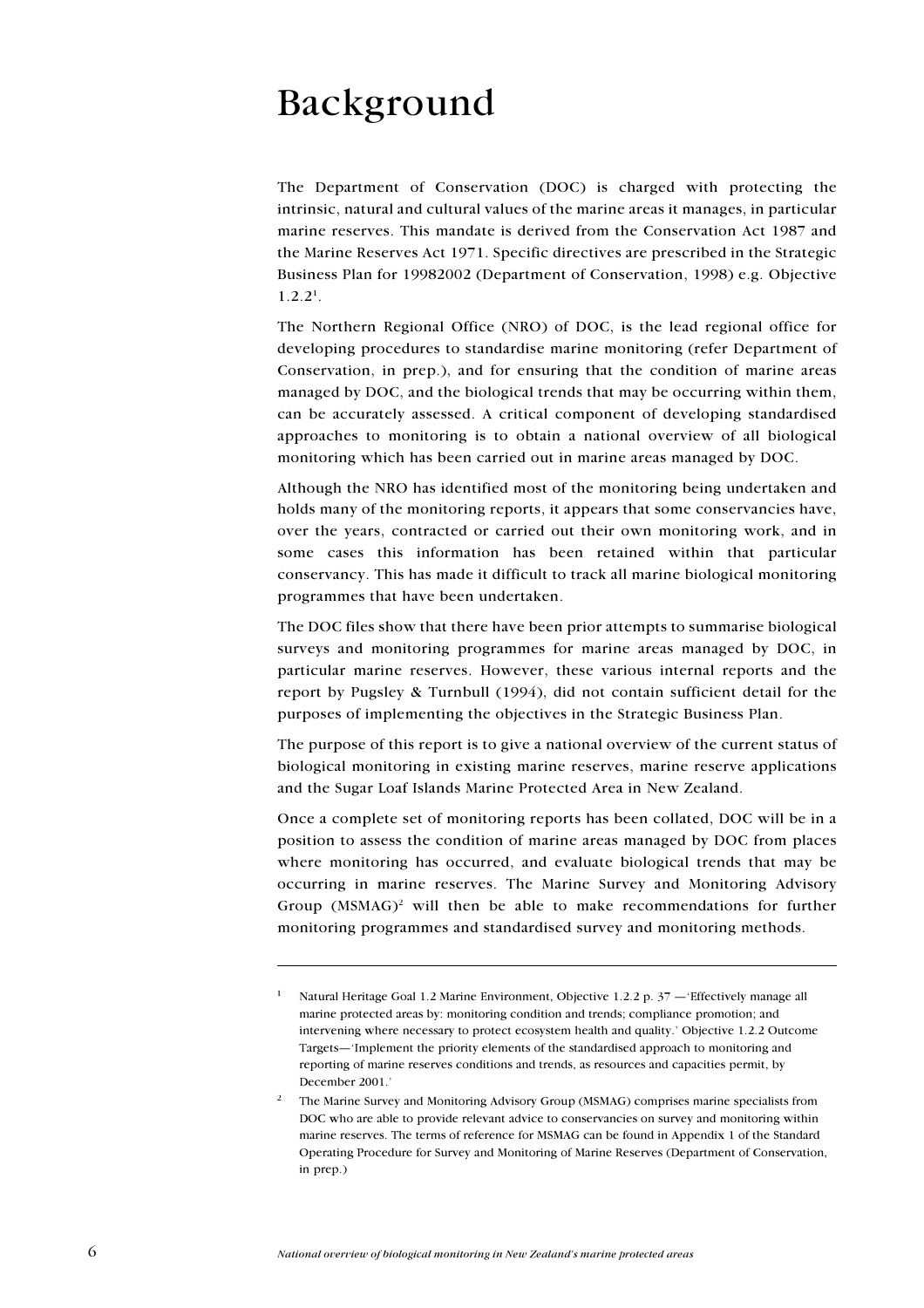# Scope of the report

An overview of each biological monitoring programme<sup>3</sup> occurring in established marine reserves (MRs) and marine reserve applications (MRAs) has been provided for each conservancy. Information on the Sugar Loaf Islands Marine Protected Area (SLIMPA)<sup>4</sup> has also been included because it is currently monitored by DOC. In this report, marine reserves, marine reserve applications and SLIMPA have been collectively termed Marine Protected Areas and Applications (MPAAs).

Although Tawharanui and Mimiwhangata Marine Parks are Marine Protected Areas (MPAs)<sup>5</sup> in which DOC has some involvement, they are managed by other agencies and DOC does not have any monitoring programmes in these MPAs. Consequently, summaries of monitoring from these two MPAs have not been included in this report.

Tawharanui Marine Park is managed by Auckland Regional Council and the Ministry of Fisheries. Auckland Regional Council provides on site interpretation at Tawharanui Marine Park and helps with fishing regulations compliance and law enforcement. The fishing regulations essentially protect the marine life of the area and therefore it is effectively a marine reserve. Monitoring has been conducted in the park over a number of years (e.g. Grace 1979, 1980, 1981, 1982, 1983, 1989, 1991; ARC 1994). DOC has not carried out any marine biological monitoring in the park.

Mimiwhangata Marine Park is managed by the Ministry of Fisheries and DOC. DOC provides on site interpretation at Mimiwhangata Marine Park and helps with fishing regulations compliance and law enforcement (Piet Nieuwland, pers. comm.). DOC has not carried out any marine biological monitoring in the park. However, monitoring was conducted there during the 1970s and 1980s (e.g. Ballantine et al. 1973; Grace 1985).

No other types of MPAs are included in this report.

Every effort was made to obtain all relevant monitoring information for each marine reserve, marine reserve application and SLIMPA within the term of the contract. However there are some gaps where information could not be obtained or was not supplied, or where reports could not be located. Information provided in this report was the best available at the time of writing. In addition, no attempt has been made to critique the quality of the survey methods used or the quality of reports.

For the purposes of this report 'biological monitoring programme' refers to any monitoring, as defined by Kingsford & Battershill (1998) p. 284, that has been undertaken with the intention or potential of establishing ongoing monitoring, or has been ongoing.

The Sugar Loaf Islands were declared a marine protected area under a special Act of Parliament in 1991. Management of the Sugar Loaf Islands Marine Protected Area is shared by Ministry of Fisheries and DOC. Specific Fisheries Regulations and fisheries resources, as defined under the Fisheries Act 1996, are the responsibility of the Ministry of Fisheries, while the foreshore, seabed, sea water, bird life and marine mammals are the responsibility of DOC. From Fechney (1997).

Marine protected areas (MPAs) are defined by the World Conservation Union (IUCN) as: 'areas of the marine environment which are specifically dedicated to the protection and maintenance of marine biological diversity and managed through legal or other effective means' (IUCN 1999).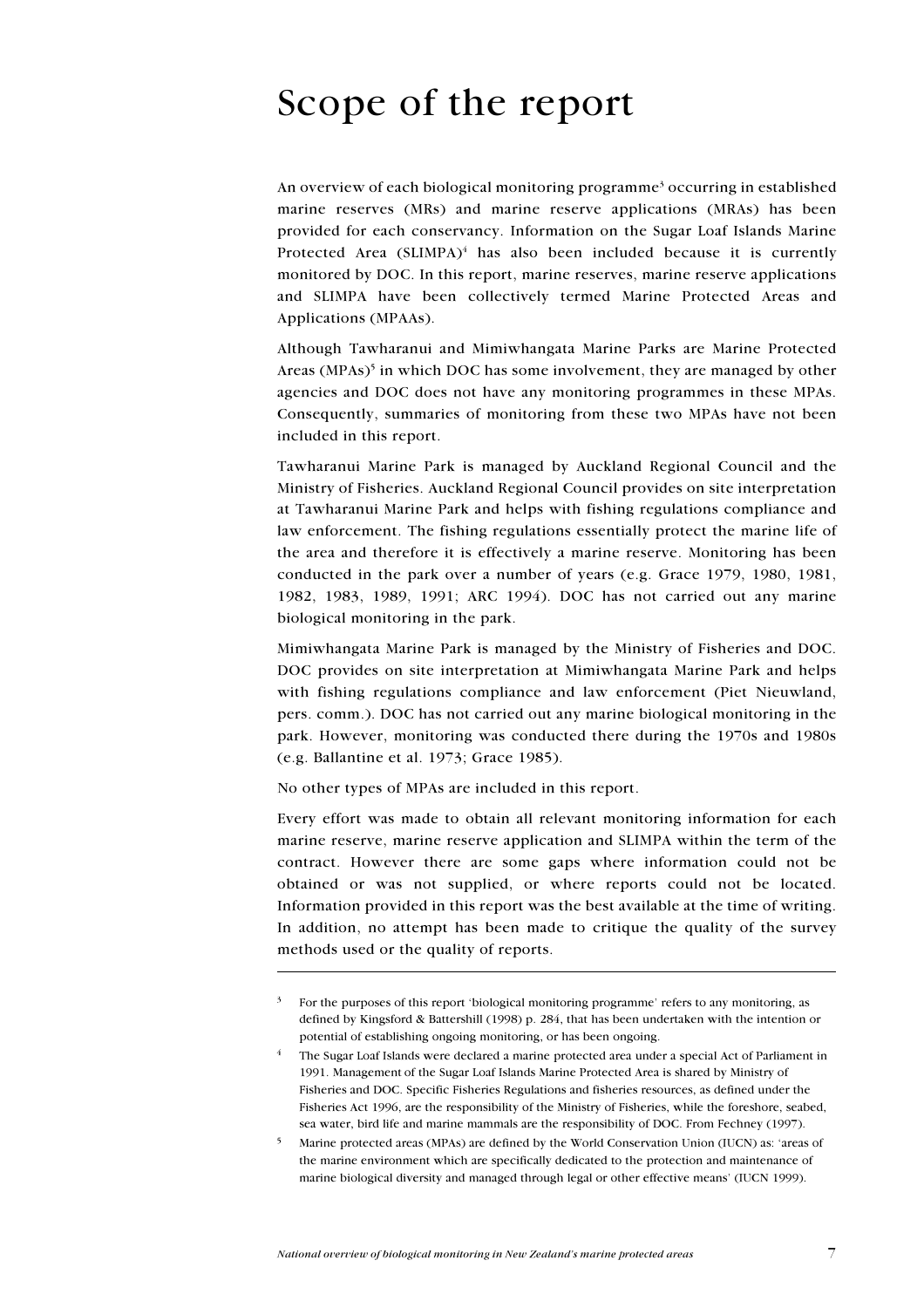## Introduction

The main body of this report comprises relevant information on biological monitoring<sup>6</sup> in each marine reserve, marine reserve application and SLIMPA for each conservancy. This information is provided in four sections in Appendix 1: Conservancy MPAA monitoring information, for each conservancy.

#### Section 1: Marine biological monitoring programme descriptions

A brief description of each biological monitoring programme (if any) per MPAA, where information was available. This includes notes on any relevant information (e.g. who conducted the monitoring, timing/intervals of monitoring, how raw data is stored, any reports, any specific recommendations that may have been made in monitoring reports, and the future of the monitoring programme).

#### Section 2: Marine biological monitoring programme timelines

A timeline for each monitoring programme occurring in each MPAA.

## Section 3: Relevant site survey and biological monitoring reports summary table

A table that lists, by MPAA in each conservancy, all relevant site surveys and biological monitoring documents which have been prepared by external groups (such as Universities and Polytechnics), DOC or submitted by external contractors to DOC. This includes published and unpublished reports, interim status reports<sup>7</sup> from external contractors, thesis's and scientific papers.

The site survey reports listed in the tables only include reports that have been used as baseline studies<sup>8</sup> for existing and/or proposed monitoring programmes or where they may be able to be used as baseline studies in the future.

The tables do not include the site survey reports, which can be found in the Conservancy Coastal Resource Inventories and Areas of Significant Conservation Value documents, and in the marine reserve application documents. Information contained in these documents generally does not provide sufficient information to form baseline surveys.

Monitoring—'sampling in time with adequate replication to detect variation over a temporal range from short to long time periods; done at more than one location.' From Kingsford & Battershill 1998, pp. 19, 40 and 284.

Interim status reports are supplied by some contractors at various intervals during their contract. These reports provide an account of the progress of the project and may contain some preliminary results and information. They do not contain final results, analysis or conclusions. For this reason, they are not considered to be monitoring reports.

Baseline study—'data collected to define the present state of an assemblage.' From Kingsford  $\&$ Battershill 1998, pp. 19, 40-41 and 281.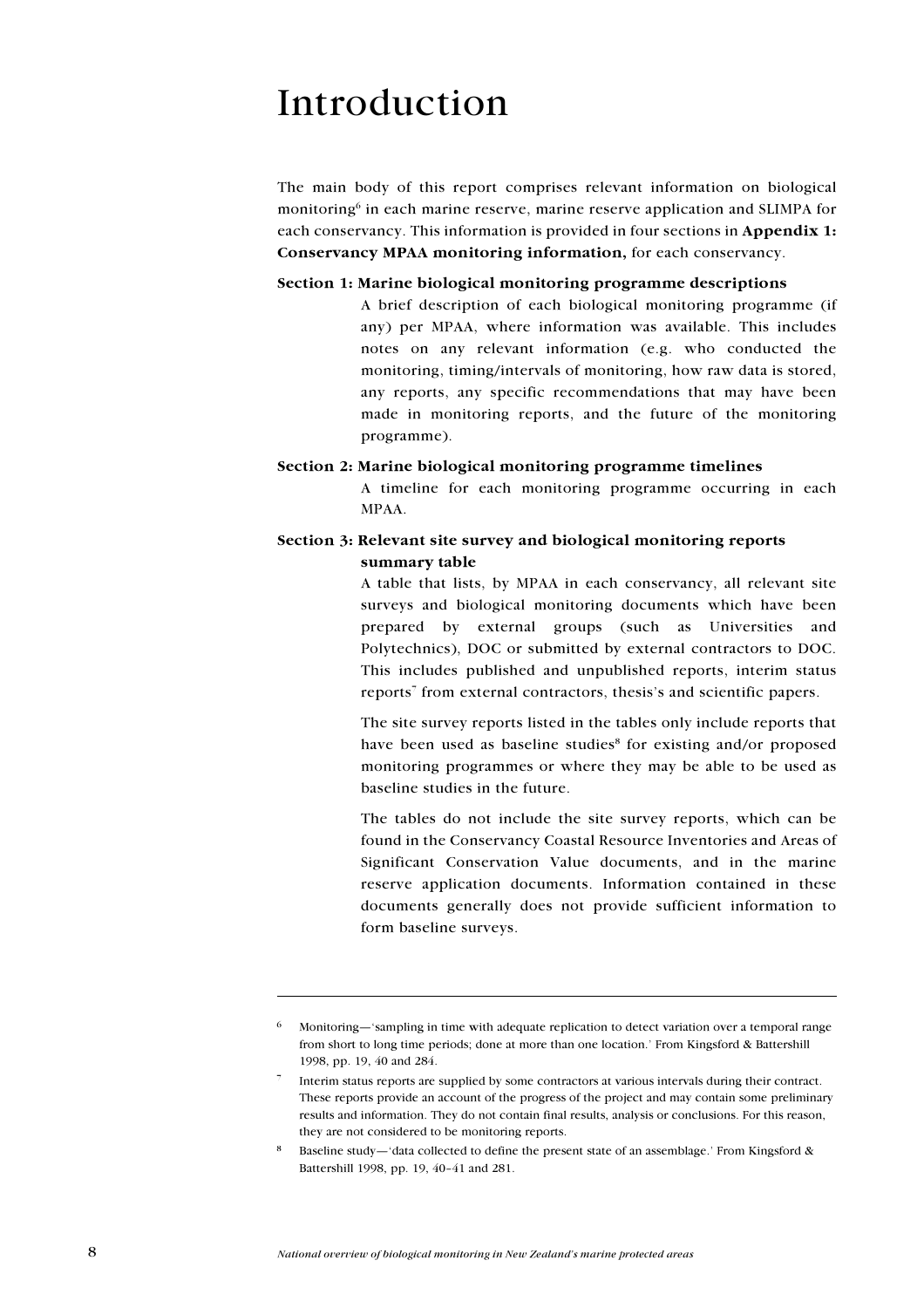The monitoring reports<sup>9</sup> included in the tables cover all reports on data obtained from monitoring programmes including interim status reports and scientific papers.

Where possible, the location of the raw data<sup>10</sup> and the format it is in has been identified. In the case of external contractors, the access (if any) DOC has to that data has been established and recorded. Details of this are also given in Appendix 2.

### Section 4: Site survey and biological monitoring references

A list of the references used in the previous three sections.

This report summarises the information contained in Appendix 1, and covers issues and recommendations arising from the collation of the information.

Information for this report was obtained from a number of sources. These included: DOC files, library searches, existing reports (published and unpublished) and the 'DOC March 2000 Monthly Topic-marine reserves and marine mammals regional summaries'. Most importantly information was supplied and checked by personal communications with key DOC staff and external contractors.

In addition to this report, copies of monitoring reports and raw data not held at the NRO prior to this overview were subsequently supplied to NRO, where these could be obtained.

Monitoring reports in this overview are considered to be reports that present an analysis of the data collected. This may be at the completion of a monitoring programme or at intervals during a monitoring programme.

<sup>&</sup>lt;sup>10</sup> The term raw data in this report covers raw data in all forms including, photographs, video footage, field notes, hand-written sheets, photocopied divers slates or unanalysed computer files of data.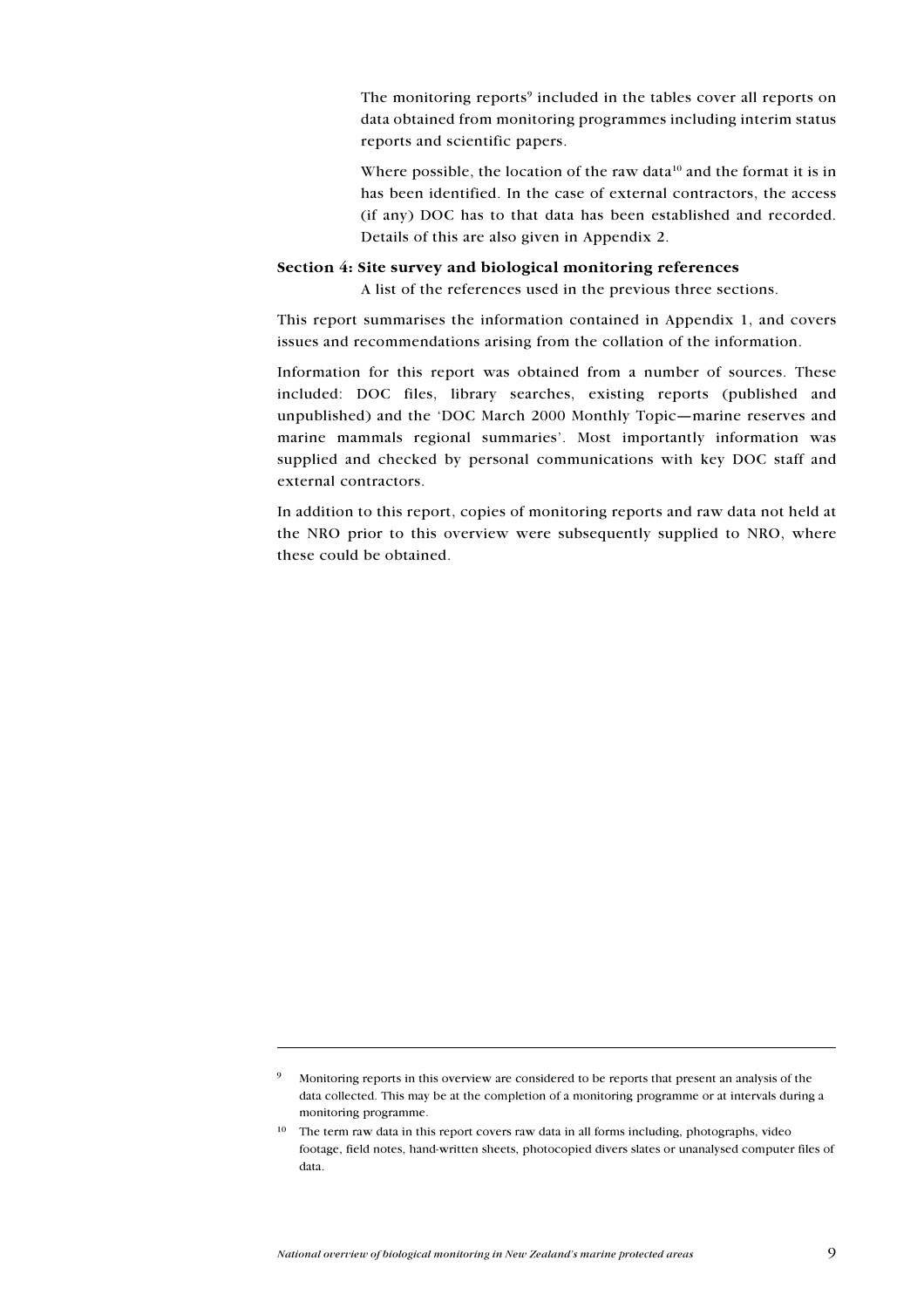# **Summary of conservancy** monitoring information

This overview reports on monitoring programmes that have been undertaken in a total of 25 MPAAs (16 marine reserves, eight marine reserve applications and SLIMPA). The MPAAs are located in 11 DOC conservancies. Figure 1 shows the location of New Zealand's marine reserves, marine reserve applications and SLIMPA as at November 2000.

Only four of the MPAAs have been established for more than 10 years. Table 1 provides a summary of MPAAs by conservancy. The longest established MPAA, Cape Rodney to Okakari Point Marine Reserve (CROP), has been operational for 25 years. The newest MPAAs (Te Tapuwae o Rongokako and Pohatu marine reserves) have been operational for about one year.

Three conservancies, Wanganui, Otago and West Coast, do not have marine reserves, however, Wanganui and Otago Conservancies have marine reserve applications. The West Coast Conservancy has no MPAs, or formal marine reserve applications pending. However, the West Coast Conservancy is conducting preliminary surveys and research that will support the identification of potential marine reserve sites, concentrating on the South Westland Area. The Conservancy has no dedicated biological monitoring programmes at potential marine reserve sites. For this reason the Conservancy is not covered further in this report.

Table 2 provides a summary of baseline surveys, monitoring programmes and control sites for MPAAs. Fifteen of the 25 MPAAs have had at least one baseline survey undertaken close to the establishment of the MPA or close to the time when an MPA application was lodged. Eighteen of the 25 MPAAs have had at least one monitoring programme undertaken with control sites. There has been a total of 41 baseline surveys and monitoring programmes undertaken in 19 of the MPAAs.

## BASELINE SURVEYS

With respect to marine reserves, 13 of the 16 have had at least one baseline survey set up just before or just after the establishment of the reserve (see Table 2). Some of these provide the basis from which monitoring programmes have been established e.g. Pollen Island, Tuhua, Te Angiangi, Te Tapuwae o Rongokako, Long Island - Kokomohua, and Tonga Island marine reserves. A baseline was completed for Pohatu Marine Reserve in July 2000, which will form the basis of the proposed ongoing monitoring programme. The baseline and monitoring programme at Pollen Island Marine Reserve was established to monitor the potential impacts of constructing a motorway interchange unlike the others which were established to monitor biological trends after full protection.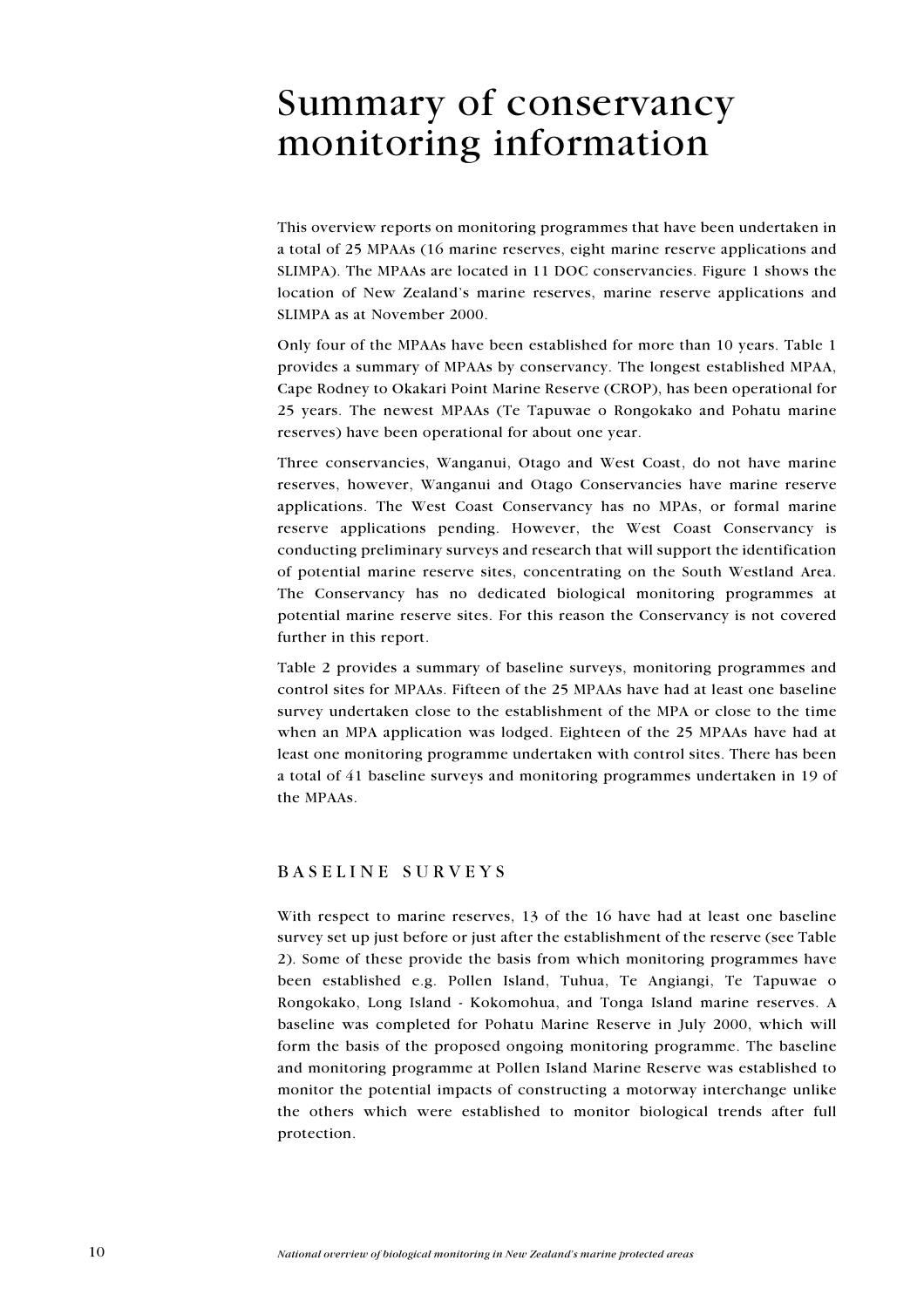

Figure 1. Location map of New Zealand marine reserves, marine reserve applications and the Sugar Loaf Island Marine Protected Area (SLIMPA) as at November 2000.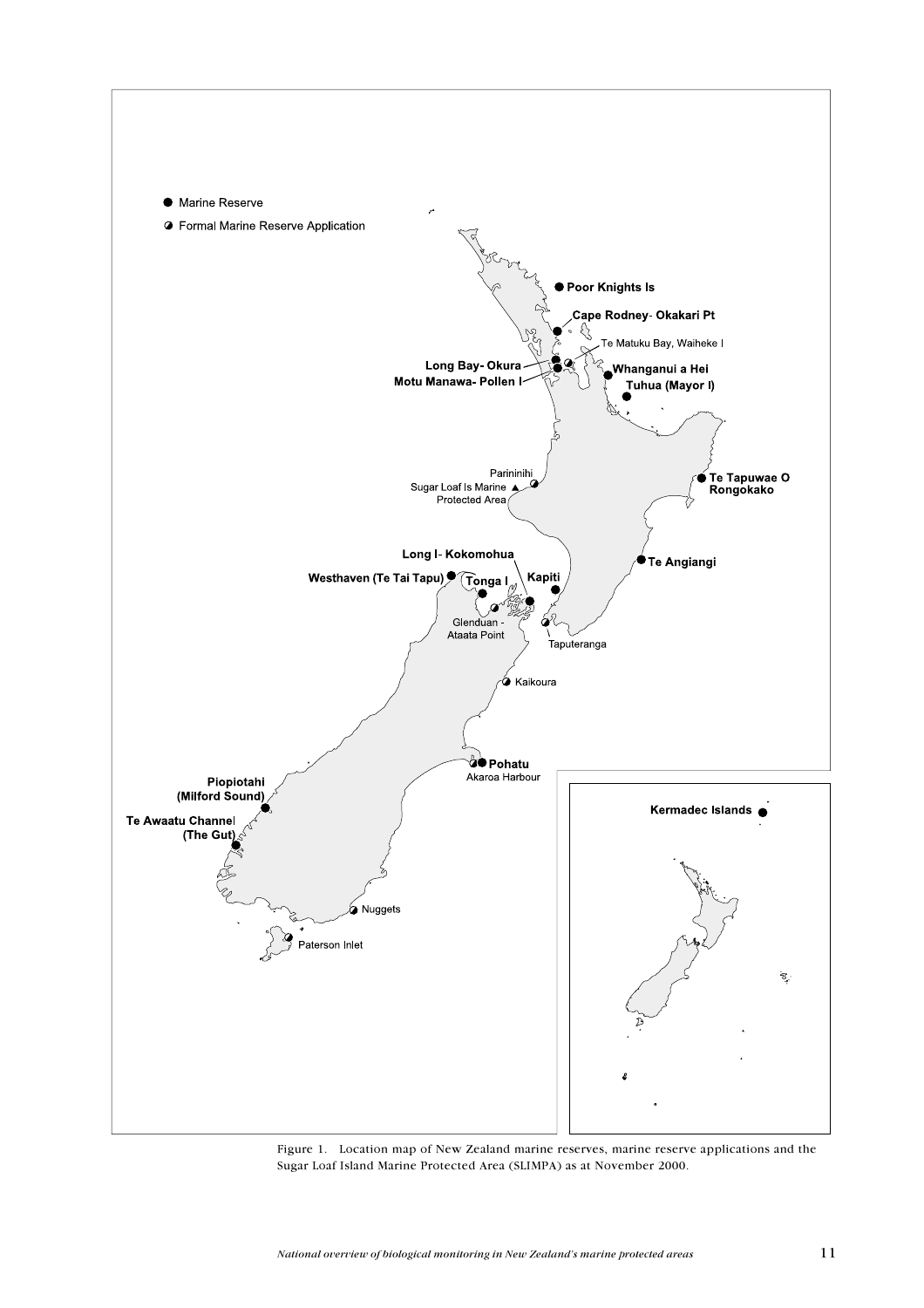|  | TABLE 1. MARINE RESERVES, MARINE RESERVE APPLICATIONS, AND SLIMPA |  |  |
|--|-------------------------------------------------------------------|--|--|
|  | BY DOC CONSERVANCY AS AT NOVEMBER 2000. THERE ARE 25 MARINE       |  |  |
|  | PROTECTED AREAS AND APPLICATIONS (MPAAS).                         |  |  |

| CONSERVANCY   | MARINE RESERVE/S AND<br><b>SLIMPA</b> | <b>MARINE RESERVE</b><br>APPLICATION/S <sup>1</sup> | YEAR ESTABLISHED<br>OR APPLICATION<br>LODGED | <b>OPERATIONAL</b><br>(YEARS) |
|---------------|---------------------------------------|-----------------------------------------------------|----------------------------------------------|-------------------------------|
| Northland     | Poor Knights Islands                  |                                                     | 1981                                         | 19                            |
|               |                                       | None                                                | N/A                                          | N/A                           |
| Auckland      | Cape Rodney to Okakari Point          |                                                     | 1975                                         | 25                            |
|               | Kermadec Islands                      |                                                     | 1990                                         | 10                            |
|               | Long Bay - Okura                      |                                                     | 1995                                         | 5                             |
|               | Motu Manawa - Pollen Island           |                                                     | 1995                                         | 5                             |
|               |                                       | Te Matuku Bay                                       | 1998                                         | N/A                           |
| Waikato       | Te Whanganui a Hei                    |                                                     | 1992                                         | 8                             |
|               |                                       | None                                                | N/A                                          | N/A                           |
| Bay of Plenty | Tuhua (Mayor Island)                  |                                                     | 1992                                         | 8                             |
|               |                                       | None                                                | N/A                                          | N/A                           |
| EC/HB         | Te Angiangi                           |                                                     | 1998                                         | $\overline{2}$                |
|               | Te Tapuwae o Rongokako                |                                                     | 1999                                         | $\lt 1$                       |
|               |                                       | None                                                | N/A                                          | N/A                           |
| Wanganui      | <b>SLIMPA</b>                         |                                                     | 1986                                         | 14                            |
|               |                                       | Parininihi                                          | 1995                                         | N/A                           |
| Wellington    | Kapiti                                |                                                     | 1992                                         | 8                             |
|               |                                       | Taputeranga                                         | 2000                                         | $\leq 1$                      |
| N/M           | Long Island - Kokomohua               |                                                     | 1993                                         | $\overline{7}$                |
|               | Tonga Island                          |                                                     | 1993                                         | $\overline{7}$                |
|               | Westhaven (Te Tai Tapu)               |                                                     | 1994                                         | $\sqrt{6}$                    |
|               |                                       | Kaikoura                                            | 1992                                         | N/A                           |
|               |                                       | Glenduan - Ataata Point                             | 1999                                         | N/A                           |
| West Coast    | None                                  |                                                     | N/A                                          | N/A                           |
|               |                                       | None                                                | N/A                                          | N/A                           |
| Canterbury    | Pohatu                                |                                                     | 1999                                         | $\mathbf{1}$                  |
|               |                                       | Akaroa Harbour                                      | 1996                                         | N/A                           |
| Otago         | None                                  |                                                     | N/A                                          | N/A                           |
|               |                                       | Nugget Point                                        | 1992                                         | N/A                           |
| Southland     | Te Awaatu Channel - The Gut           |                                                     | 1993                                         | $\overline{\mathcal{I}}$      |
|               | Piopiotahi                            |                                                     | 1993                                         | $\overline{7}$                |
|               |                                       | Paterson Inlet                                      | 1994                                         | N/A                           |
|               | 16 marine reserves                    | 8 marine reserve applications                       |                                              |                               |
|               | 1 marine protected area               |                                                     |                                              |                               |
|               | Total number of MPAAs = 25            |                                                     |                                              |                               |

 $^{\mathrm{1}}$  Formal marine reserve applications a<br>waiting ministerial decisions.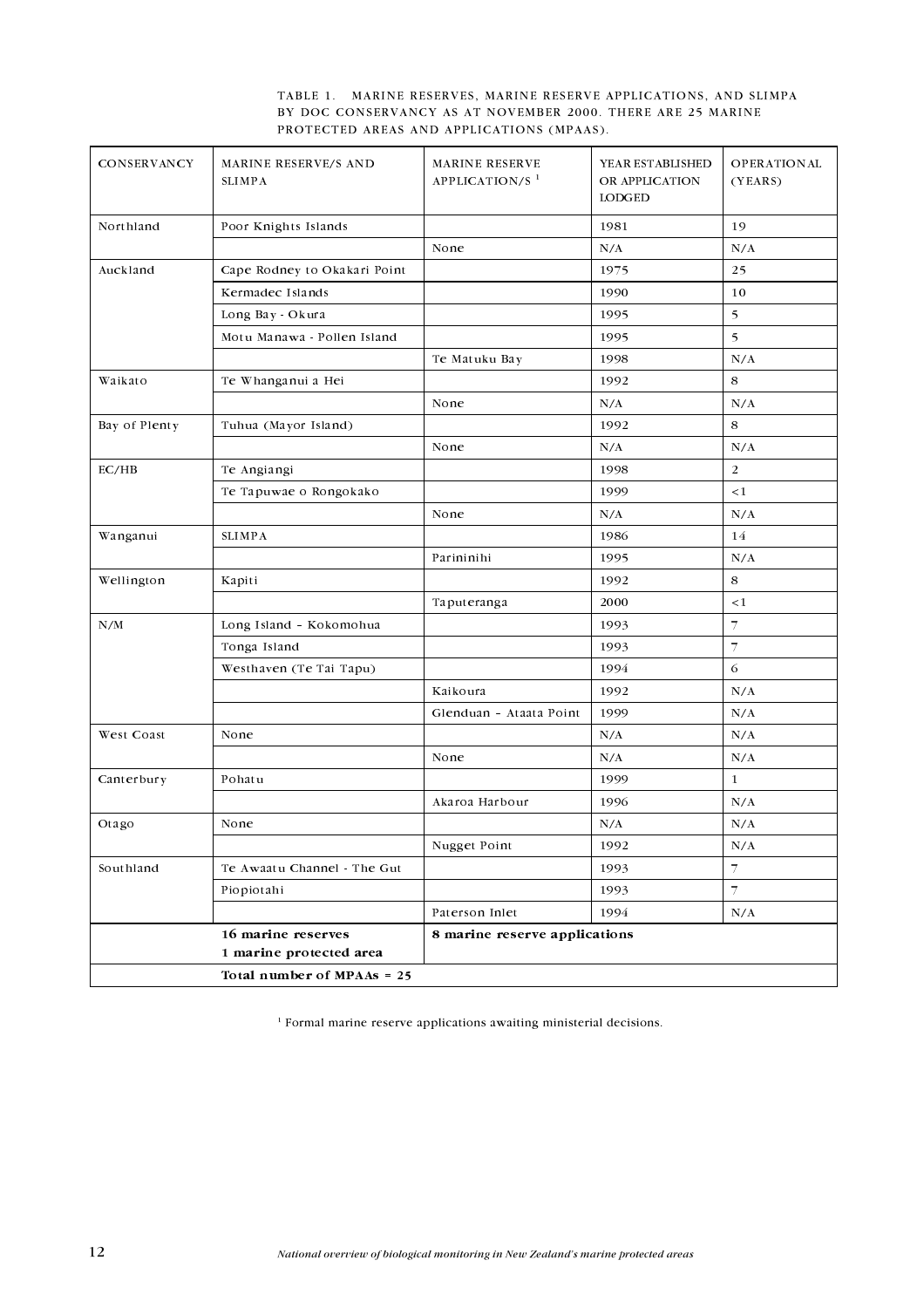#### TABLE 2. SUMMARY OF BASELINE SURVEYS, MONITORING PROGRAMMES AND CONTROL SITES FOR MARINE PROTECTED AREAS AND APPLICATIONS (MPAAS) AS AT NOVEMBER 2000 (ADAPTED FROM WALLS, IN PRESS).

| CONSERVANCY                                                | MARINE RESERVES (MR), MARINE<br>RESERVE APPLICATIONS (MRA) AND<br><b>SLIMPA</b> | BASELINE SURVEY/S | PROGRAMME/S<br>NONITORING | $\mathbb{N}$<br>CONTROL SITES | w,<br>NONITORING<br><b>CURRENT</b> | 4<br><b>SURVEYS</b><br>NUMBER OF |  |
|------------------------------------------------------------|---------------------------------------------------------------------------------|-------------------|---------------------------|-------------------------------|------------------------------------|----------------------------------|--|
| Northland                                                  | Poor Knights Islands MR                                                         | Y                 | Y                         | Y                             | Y                                  | 3                                |  |
| Auckland                                                   | Cape Rodney to Okakari Point MR                                                 | Y                 | Y                         | Y                             | ${\bf N}$                          | $\overline{4}$                   |  |
|                                                            | Kermadec Islands MR                                                             | N                 | N                         | $\mathbf N$                   | $\mathbf N$                        | $\mathbf 0$                      |  |
|                                                            | Long Bay Okura MR                                                               | Y                 | Y                         | Y                             | ${\bf N}$                          | $\mathbf{1}$                     |  |
|                                                            | Motu Manawa - Pollen Island MR                                                  | Y                 | Y                         | Y                             | ${\bf N}$                          | $\mathbf{1}$                     |  |
|                                                            | Te Matuku Bay MRA                                                               | $\mathbf N$       | $\mathbf N$               | $\mathbf N$                   | ${\bf N}$                          | $\mathbf 0$                      |  |
| Waikato                                                    | Te Whanganui a Hei MR                                                           | Y                 | Y                         | Y                             | N                                  | 5                                |  |
| Bay of Plenty                                              | Tuhua (Mayor Island) MR                                                         | Y                 | Y                         | Y                             | ${\bf N}$                          | $\mathbf{1}$                     |  |
| EC/HB                                                      | Te Angiangi MR                                                                  | $\mathbf Y$       | $\mathbf Y$               | Y                             | Y                                  | $\mathbf{1}$                     |  |
|                                                            | Te Tapuwae o Rongokako MR                                                       | Y                 | $\mathbf Y$               | $\mathbf Y$                   | Y                                  | 1                                |  |
| Wanganui                                                   | <b>SLIMPA</b>                                                                   | Y                 | ${\rm Y}^5$               | ${\rm Y}^5$                   | $\mathbf N$                        | $\overline{4}$                   |  |
|                                                            | Parininihi MRA                                                                  | ${\bf N}$         | N                         | N                             | N                                  | $\mathbf 0$                      |  |
| Wellington                                                 | Kapiti MR                                                                       | Y                 | Y                         | Y                             | Y                                  | $\overline{4}$                   |  |
|                                                            | Taputeranga MRA                                                                 | $\mathbf N$       | Y                         | Y                             | Y                                  | 2                                |  |
| N/M                                                        | Long Island - Kokomohua MR                                                      | Y                 | Y                         | Y                             | Y                                  | 1                                |  |
|                                                            | Tonga Island MR                                                                 | $\mathbf Y$       | $\mathbf Y$               | $\mathbf Y$                   | Y                                  | $\mathbf{1}$                     |  |
|                                                            | Westhaven (Te Tai Tapu) MR                                                      | $\mathbf N$       | Y                         | Y                             | N                                  | 1                                |  |
|                                                            | Kaikoura MRA                                                                    | $\mathbf N$       | ${\bf N}$                 | ${\bf N}$                     | ${\bf N}$                          | $\mathbf 0$                      |  |
|                                                            | Glenduan - Ataata Point MRA                                                     | $\mathbf N$       | $\mathbf N$               | ${\bf N}$                     | $\mathbf N$                        | $\mathbf 0$                      |  |
| West Coast                                                 | None                                                                            | N/A               | N/A                       | N/A                           | N/A                                | N/A                              |  |
| Canterbury                                                 | Pohatu MR                                                                       | Y                 | ${\rm Y}^5$               | ${\bf Y}^5$                   | ${\bf N}$                          | 1                                |  |
|                                                            | Akaroa Harbour MRA                                                              | $\mathbf N$       | ${\bf N}$                 | $\mathbf N$                   | ${\bf N}$                          | $\mathbf 0$                      |  |
| Otago                                                      | Nugget Point MRA                                                                | Y                 | N                         | N                             | N                                  | 1                                |  |
| Southland                                                  | Te Awaatu Channel - The Gut MR                                                  | $\mathbf N$       | Y                         | Y                             | Y                                  | $\overline{2}$                   |  |
|                                                            | Piopiotahi MR                                                                   | Y                 | Y                         | Y                             | N                                  | $\overline{4}$                   |  |
|                                                            | Paterson Inlet MRA                                                              | ${\bf N}$         | Y                         | Y                             | N                                  | 3                                |  |
|                                                            | Total number of $MPAs = 25$                                                     |                   |                           |                               |                                    |                                  |  |
| Total number of MPAAs with baseline survey/s               |                                                                                 |                   |                           |                               |                                    |                                  |  |
| Total number of MPAAs with monitoring programme/s          |                                                                                 |                   | 18                        |                               |                                    |                                  |  |
| Total number of MPAAs with control sites                   |                                                                                 |                   |                           | 18                            |                                    |                                  |  |
| Total number of MPAAs with current monitoring programmes   |                                                                                 |                   |                           | 8                             |                                    |                                  |  |
| Total number of baseline surveys and monitoring programmes |                                                                                 |                   |                           |                               | 41                                 |                                  |  |

<sup>1</sup> Baseline surveys conducted or commissioned by DOC or conducted by external groups, just before or shortly after the marine reserve/SLIMPA was established or the marine reserve application was lodged.

- <sup>2</sup> Control sites outside the marine reserve, marine application area, or SLIMPA.
- <sup>3</sup> Monitoring programme/s currently underway that are funded by DOC and are planned to continue past June 2000.
- <sup>4</sup> Number of baseline surveys and monitoring programmes that have been conducted.
- <sup>5</sup> Proposed monitoring programme (preliminary surveys completed).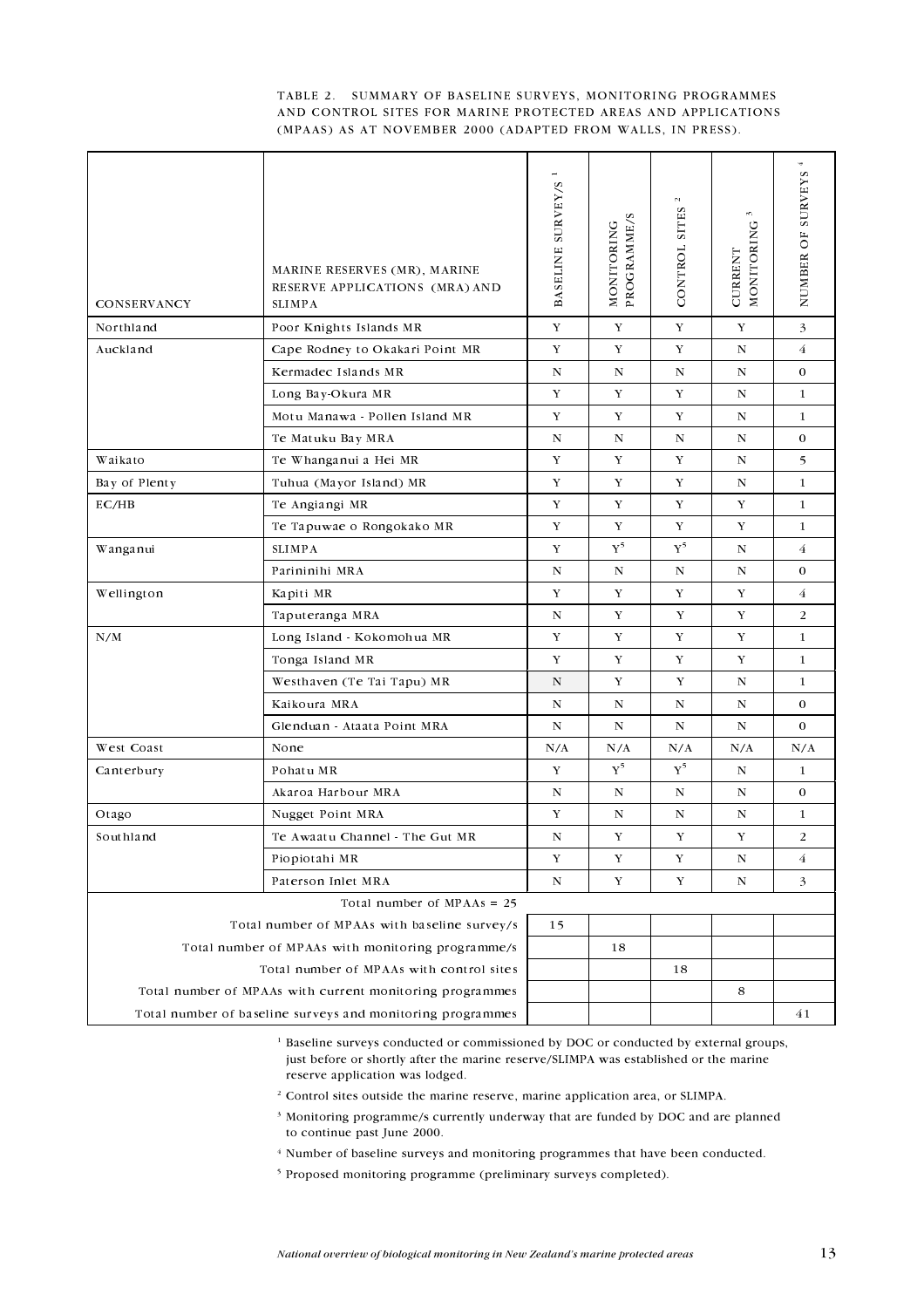A number of these surveys have not been used to develop formal monitoring programmes by DOC. These include surveys at the: Poor Knights Marine Reserve (e.g. Schiel 1984), CROP (Ayling 1978), Long Bay - Okura Marine Reserve (Green 1991—ARC has continued monitoring from these earlier surveys), Te Whanganui a Hei Marine Reserve (Coffey & Grace 1990; Bay of Plenty Polytechnic 1991), Kapiti Marine Reserve (Battershill et al. 1993) and Piopiotahi Marine Reserve (Turnbull 1993).

In some of these cases, surveys using previous baseline data have been conducted. For example, Mendoza et al. (1995) compared paua and rock lobster with results obtained by Battershill et al. (1993) at Kapiti Marine Reserve.

No baseline surveys have been undertaken close to the time of establishment of the Kermadec Islands, Westhaven (Te Tai Tapu), or Te Awaatu Channel or marine reserves. However, some of the surveys conducted at these reserves may be able to be used as baseline surveys (e.g. Schiel et al. 1986; Davidson 1990; Grange 1990), although these surveys may not enable the full extent of any changes that may have occurred since the marine reserve was established to be demonstrated.

A baseline survey was conducted at Sugar Loaf Island Marine Protected Area (SLIMPA) (New Plymouth Underwater Club, 1989), although this was not used to continue monitoring. However, a comprehensive monitoring proposal is currently being developed and processed through MSMAG for SLIMPA (Department of Conservation 2000). A pilot study, which will be used to determine the baseline and monitoring programme, has been completed and is currently being written up (Rosemary Miller, Wanganui Conservancy, pers. comm.).

Of the eight marine reserve applications, only Nugget Point has a baseline survey undertaken close to the time the application was lodged. Blue Package funding has been allocated to establish a baseline survey for Parininihi Marine Reserve Application. Site surveys and habitat mapping that have been conducted at the Parininihi Marine Reserve Application area, may form part of the habitat baseline monitoring (e.g. Battershill & Page 1996; Foster & MacDiarmid 1997).

## MONITORING PROGRAMMES

Of the 25 MPAAs, 18 have had or currently have monitoring programmes with control sites. At present there are eight DOC funded monitoring programmes running in MPAAs that are planned to continue past June 2000 (See Table 2 and Table 5).

Of the 16 marine reserves, 15 have had at least one monitoring programme undertaken with control sites. A number of these are monitoring programmes that have recently been established. There has been no monitoring conducted at the Kermadec Islands Marine Reserves. A monitoring proposal is currently being developed and processed through MSMAG for Pohatu Marine Reserve.

Recently begun (i.e. 1999/2000) marine reserve monitoring programmes approved by MSMAG include: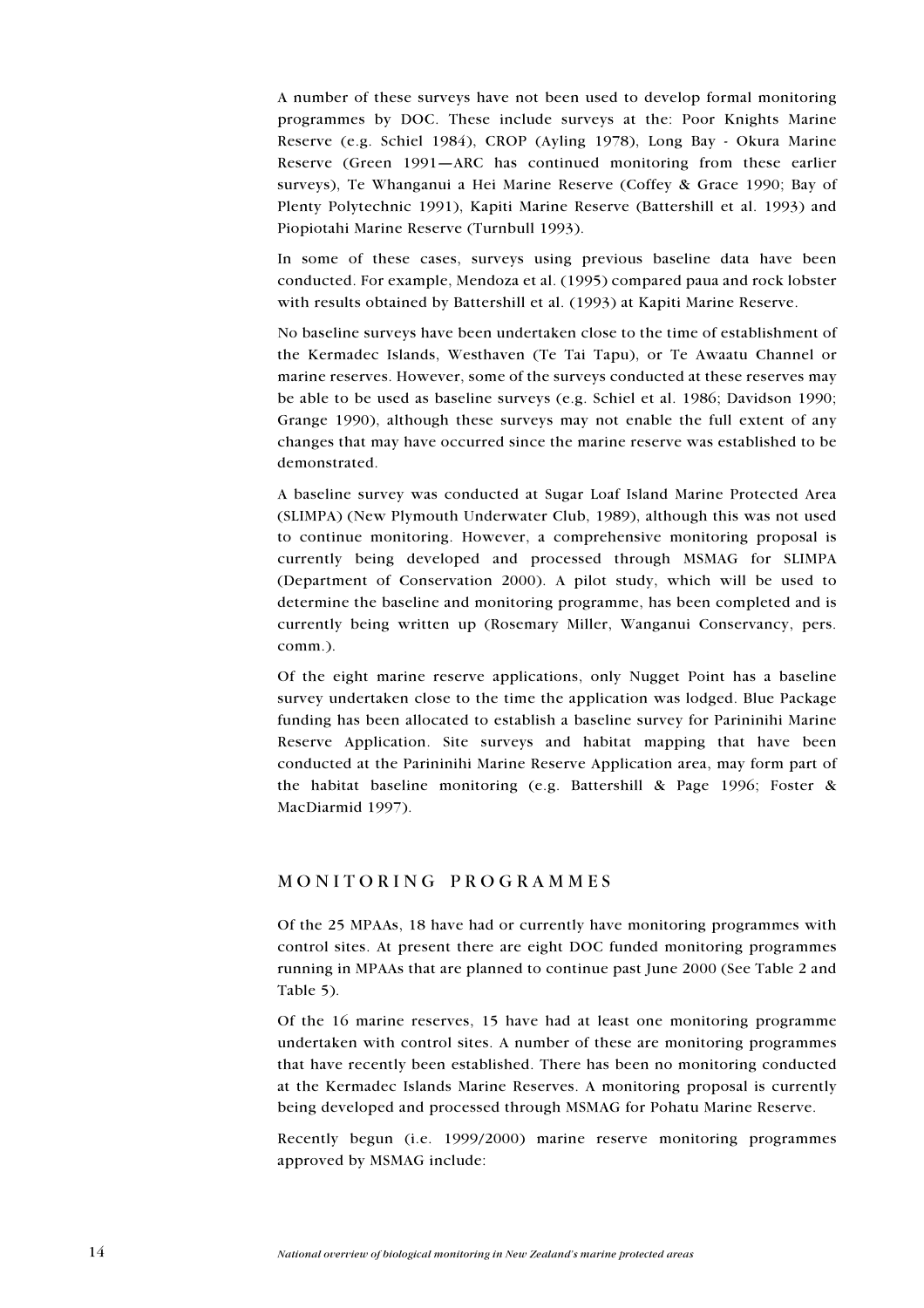- 1. Fish surveys at
- CROP (DOC external contract NRO/02/02-1-year project completed June 2000)
- Te Whanganui a Hei Marine Reserve (DOC external contract NRO/02/04-1vear project completed June 2000).
- Te Tapuwae o Rongokako Marine Reserve (DOC—internal).
- 2. Rock lobster surveys at
- CROP (DOC external contract NRO/02/06—1-year project completed lune  $2000$ ).
- Te Awaatu Channel (DOC external contract, then DOC conservancy funded),
- · Piopiotahi Marine Reserve (DOC conservancy funded—programme future not confirmed).
- 3. Habitat surveys at
- CROP (DOC external contract NRO/02/01-1-year project completed June  $2000$ ).
- Long Bay Okura Marine Reserve (DOC external contract-6-months project completed June 2000).
- Te Whanganui a Hei Marine Reserve (DOC external contract NRO/02/03-1vear project completed June 2000).
- Te Tapuwae o Rongokako Marine Reserve (DOC—internal).

Taputeranga marine reserve application has a baseline survey (established two years before the application was lodged) and a DOC funded monitoring programme currently running. Paterson Inlet marine reserve application has ongoing monitoring programmes, which were established some time after the proposal was formally lodged. No other marine reserve applications have monitoring programmes.

## TYPES OF MONITORING PROGRAMMES

Biological monitoring undertaken in MPAAs includes:

- Habitat—Monitoring features, flora and fauna of the MPA. Examines changes in habitats and communities (e.g. the extent of seagrass beds within an estuarine environment, kelp forest in a rocky coastal environment).
- Selected key species—Monitoring the effect of preservation on population abundance patterns and size structures of selected species (e.g. rock lobster, paua and kina).
- Impact—Monitoring the effect of human activity on the MPA (e.g. species, populations and habitats).

There has not been any formal bio-security surveillance monitoring established in any MPAA, i.e. monitoring for exotic introductions such as *Undaira* or monitoring the extent of exotic organisms such as the spread of Spartina in estuarine areas (Rachel Garthwaite, Science and Technical Centre, Department of Conservation, pers. comm.). However, Nelson/Marlborough Conservancy carries out occasional inspections for *Spartina* in Westhaven (Te Tai Tapu) Marine Reserve.

Table 3 summarises the types of monitoring programmes that have been undertaken in New Zealand's MPAAs. Thirteen of the MPAAs have had habitat surveys undertaken. However, most of these were set up as part of the baseline survey and have not been continued. Most of the monitoring is focused on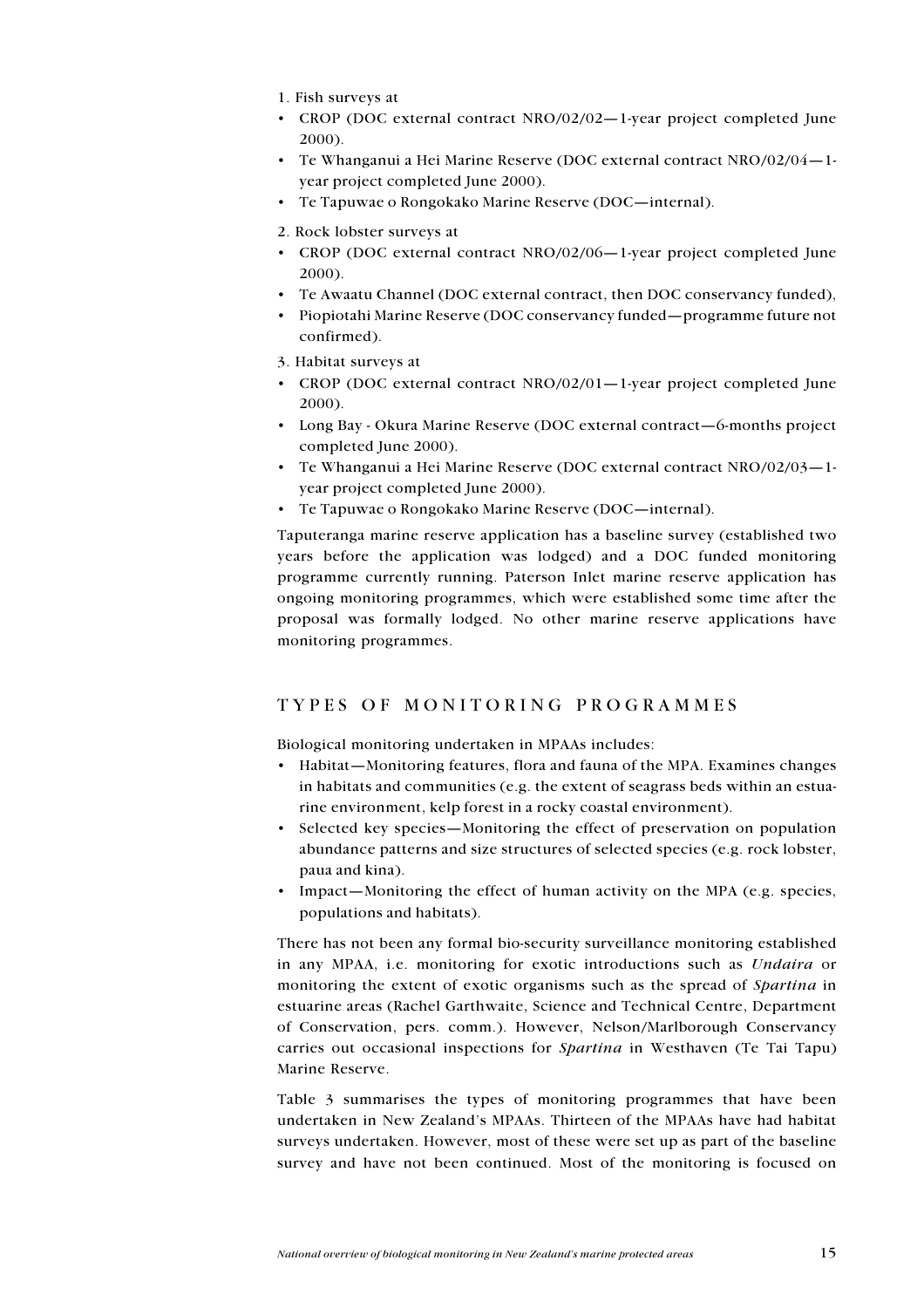#### TABLE 3. TYPES OF MONITORING PROGRAMMES IN MARINE PROTECTED AREAS AND APPLICATIONS (MPAAS) AS AT NOVEMBER 2000. INCLUDES COMPLETED AND CURRENT MONITORING PROGRAMMES.

| CONSERVANCY                  | MARINE RESERVE/S (MR), MARINE<br>RESERVE APPLICATION/S (MRA)<br>AND SLIMPA | $HABITAT$                 | <b>SELECTED KEY</b><br><b>SPECIES</b> | IMPACT <sup>3</sup> |  |
|------------------------------|----------------------------------------------------------------------------|---------------------------|---------------------------------------|---------------------|--|
| Northland                    | Poor Knights Islands MR                                                    | $\checkmark$              | $\checkmark$                          |                     |  |
| Auckland                     | Cape Rodney to Okakari Point MR                                            | ✓                         | ✓                                     |                     |  |
|                              | Kermadec Islands MR                                                        |                           |                                       |                     |  |
|                              | Long Bay Okura MR                                                          |                           |                                       |                     |  |
|                              | Motu Manawa - Pollen Island MR                                             |                           |                                       |                     |  |
|                              | Te Matuku Bay MRA                                                          |                           |                                       |                     |  |
| Waikato                      | Te Whanganui a Hei MR                                                      | $\checkmark$              | ✓                                     |                     |  |
| Bay of Plenty                | Tuhua (Mayor Island) MR                                                    | ✓                         | ✓                                     |                     |  |
| EC/HB                        | Te Angiangi MR                                                             | ✓                         | ✓                                     |                     |  |
|                              | Te Tapuwae o Rongokako MR                                                  | ✓                         | ✓                                     |                     |  |
| Wanganui                     | <b>SLIMPA</b>                                                              | $\checkmark$ <sup>4</sup> | $\checkmark$ <sup>4</sup>             |                     |  |
|                              | Parininihi MRA                                                             |                           |                                       |                     |  |
| Wellington                   | Kapiti MR                                                                  | ✓                         | ✓                                     |                     |  |
|                              | Taputeranga MRA                                                            | ✓                         | ✓                                     |                     |  |
| N/M                          | Long Island - Kokomohua MR                                                 | ✓                         | ✓                                     |                     |  |
|                              | Tonga Island MR                                                            | ✓                         | ✓                                     |                     |  |
|                              | Westhaven (Te Tai Tapu) MR                                                 | ✓                         |                                       |                     |  |
|                              | Kaikoura MRA                                                               |                           |                                       |                     |  |
|                              | Glenduan - Ataata Point MRA                                                |                           |                                       |                     |  |
| West Coast                   | None                                                                       | N/A                       | N/A                                   | N/A                 |  |
| Canterbury                   | Pohatu MR                                                                  | $\mathcal{I}^4$           | $\checkmark$ <sup>4</sup>             |                     |  |
|                              | Akaroa Harbour MRA                                                         |                           |                                       |                     |  |
| Otago                        | Nugget Point MRA                                                           |                           |                                       |                     |  |
| Southland                    | Te Awaatu Channel The Gut MR                                               | ✓                         | ✓                                     | ✓                   |  |
|                              | Piopiotahi MR                                                              |                           | ✓                                     |                     |  |
|                              | Paterson Inlet MRA                                                         |                           | ✓                                     |                     |  |
| Total number of MPAAs = $25$ |                                                                            |                           |                                       |                     |  |
|                              | Completed and current monitoring programmes                                | 13                        | 14                                    | 2                   |  |
|                              | Proposed monitoring programmes                                             | $\overline{2}$            | 2                                     | $\mathbf 0$         |  |

<sup>1</sup> Habitat—monitoring features, flora and fauna of the MPA. Examines changes in habitats and communities (e.g. the extent of seagrass beds within an estuarine environment, kelp forest in a rocky coastal environment).

<sup>2</sup> Selected key species—monitoring the effect of preservation on population abundance patterns and size structures of selected species (e.g. rock lobster, paua, kina).

<sup>3</sup> Impact—monitoring the effect of human activity on the MPA (e.g. species, populations, habitats).

<sup>4</sup> Proposed monitoring programme (preliminary surveys completed).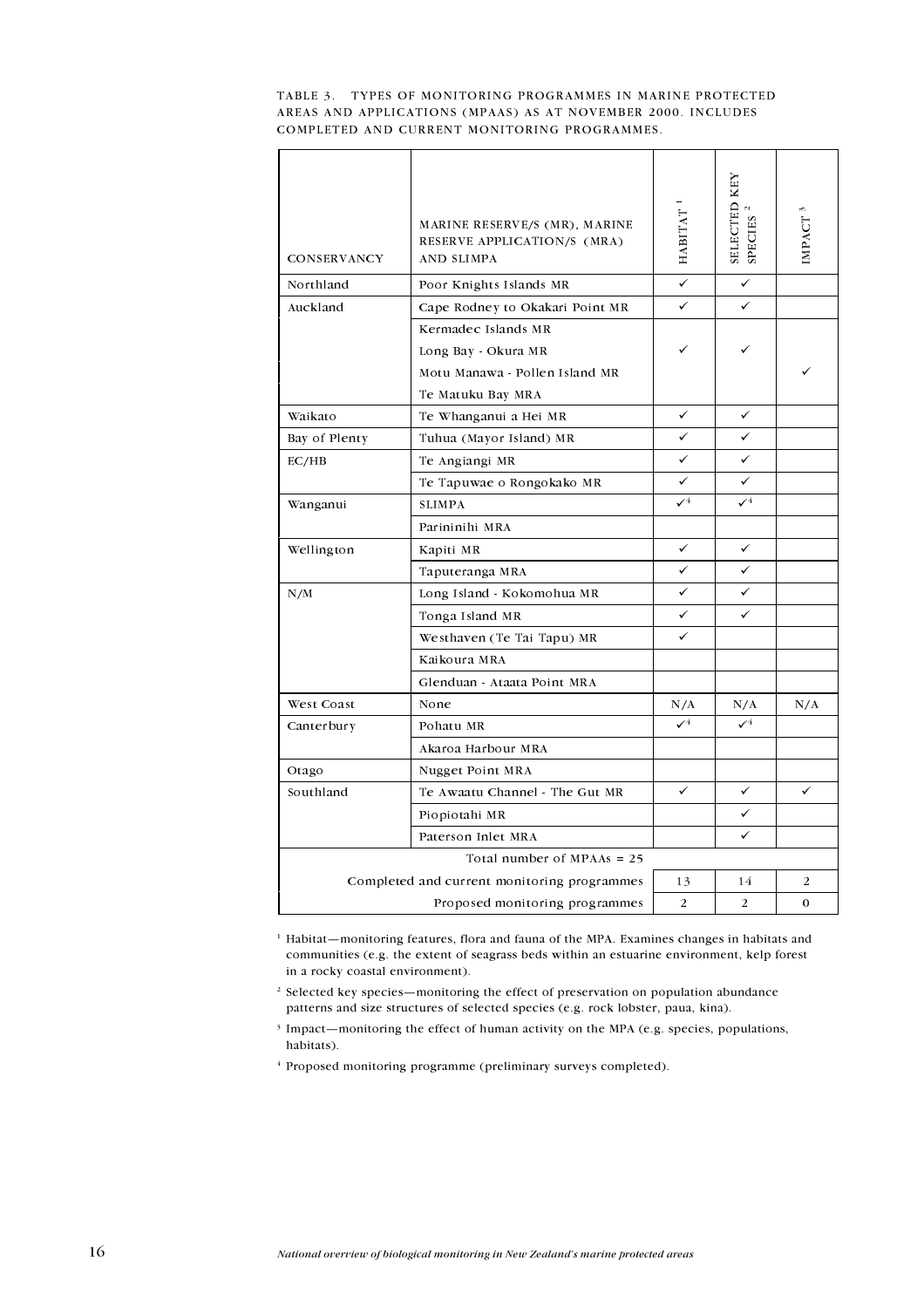selected key species. These are the programmes that have tended to be most regularly monitored and continued.

There have only been two impact monitoring programmes. The impact of constructing a motorway interchange has been studied at Pollen Island Marine Reserve (e.g. Kingett Mitchell & Associates 1999), and the potential negative impact of divers on red coral was monitored at Te Awaatu Channel Marine Reserve (e.g. Miller & Mundy 1999). However, there have been three other research studies examining human impacts on MPAAs. Two of the studies examined the impacts of visitors on marine habitats in CROP—human trampling (Brown 1996; Brown and Taylor, 1999) and the operation of a glass bottomed boat (Jeffs 1993). The other study was a one-off survey conducted to monitor the effects of a rat poison operation on marine life in Kapiti Marine Reserve (Cole & Singleton 1996).

Table 4 shows the monitoring programmes that are most commonly undertaken. They are generally programmes that monitor conspicuous previously harvested species (e.g. reef fish, rock lobster, paua and kina). As stated above, programmes designed to monitor trends of benthic communities have generally been set up as part of the baseline survey, but few are monitored on a regular basis.

Table 5 shows the 9 monitoring programmes funded by DOC that are currently running.

### MONITORING REPORTS

Table 6 summarises the number of monitoring reports by conservancy. To date 61 monitoring reports (excluding interim status reports, theses and scientific papers and monitoring proposals) have been produced or are in the process of being produced (6 in preparation, 2 in draft and 1 undergoing DOC review in preparation for publication).

Northland Conservancy has 1 report, Auckland Conservancy 30, Waikato Conservancy 7, Bay of Plenty Conservancy 3, East Coast/Hakwe's Bay Conservancy 2, Wellington Conservancy 2, Nelson/Marlborough Conservancy 5. Canterbury 1 and Southland Conservancy 10 monitoring reports.

Not all of the reports on monitoring were commissioned by DOC. Ten are related to monitoring commissioned by external organisations at Long Bay Marine Reserve, and there are a few others that have been completed by teaching institutions (e.g. Mendoza et al. 1995; Shears & Babcock 1997 and Mae 1998). In some of these cases the research has been part funded by DOC or DOC has provided logistical assistance.

Nearly half  $(21)$  of the reports relate to human impact monitoring programmes. Sixteen of these are related to the impact monitoring conducted at Pollen Island Marine Reserve, four reports at Te Awaatu Channel Marine Reserve and one at Kapiti Island.

Of the 18 MPAAs which have had monitoring programmes, only 3 do not have any monitoring reports produced or currently in preparation.

A list of the monitoring reports is provided in Appendix 3.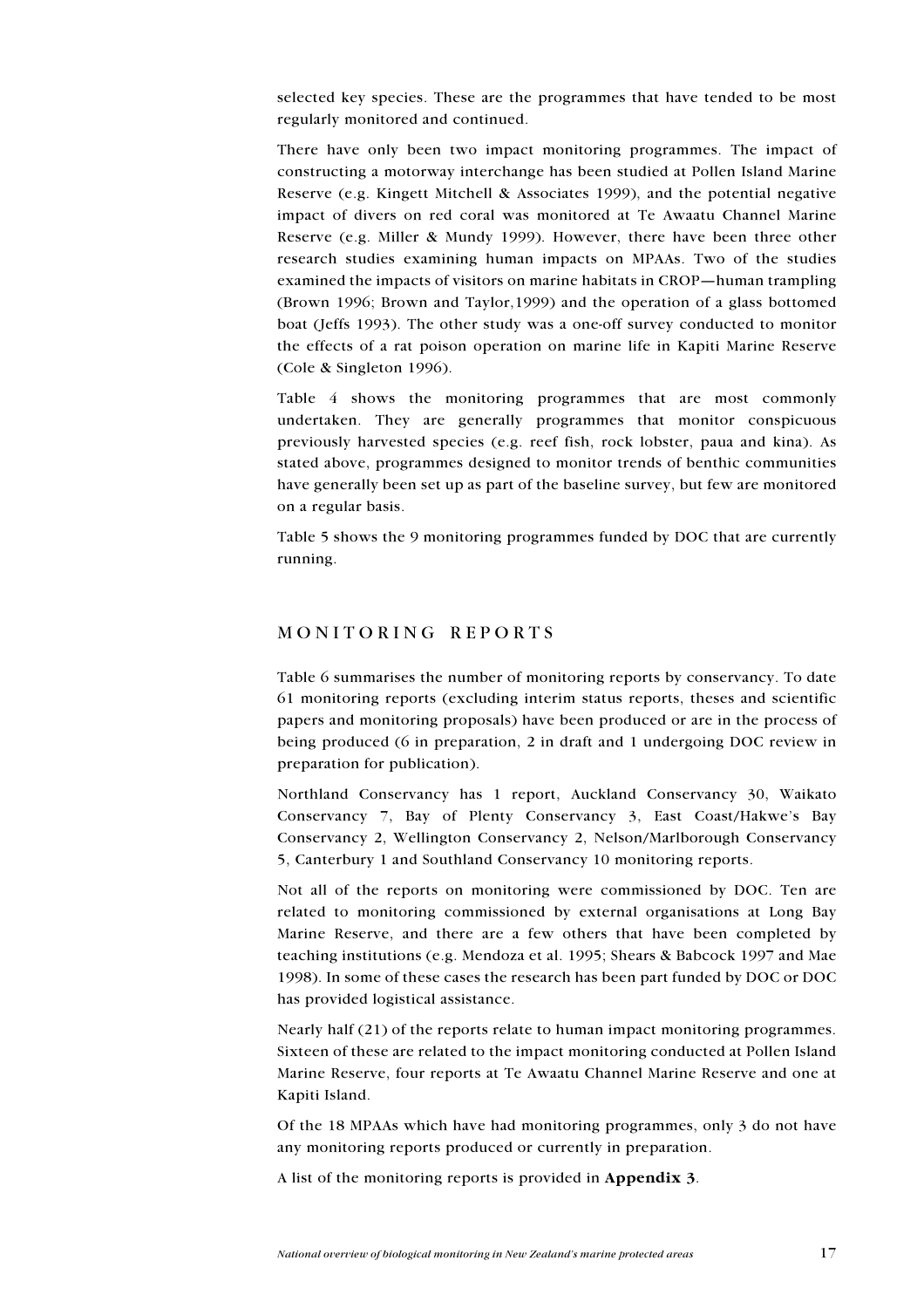#### TABLE 4. COMMONLY MONITORED ORGANISMS IN MARINE PROTECTED AREAS AND APPLICATIONS (MPAAS) AS AT NOVEMBER 2000. INCLUDES COMPLETED AND CURRENT MONITORING PROGRAMMES, AND THOSE THAT ARE PROPOSED TO BE UNDERTAKEN.

| <b>CONSERVANCY</b>                          | MARINE RESERVE/S (MR), MARINE<br>RESERVE APPLICATION/S (MRA) AND<br><b>SLIMPA</b> | SELECTED REEF FISH<br><b>SPECIES</b> | ROCK LOBSTER             | <b>PAUA</b>    | <b>KINA</b>  | SELECTED ALGAL SPECIES | INVERTEBRATE SPECIES<br>OTHER SELECTED |
|---------------------------------------------|-----------------------------------------------------------------------------------|--------------------------------------|--------------------------|----------------|--------------|------------------------|----------------------------------------|
| Northland                                   | Poor Knights Islands MR                                                           | 1,2                                  | $\mathbf{1}$             |                | $\mathbf{1}$ | $\mathbf{1}$           | $\mathbf{1}$                           |
| Auckland                                    | Cape Rodney to Okakari Point MR                                                   | $\mathbf{1}$                         | $\mathbf{1}$             | $\mathbf{1}$   | $\mathbf{1}$ | $\mathbf{1}$           | $\mathbf{1}$                           |
|                                             | Kermadec Islands MR                                                               |                                      |                          |                |              |                        |                                        |
|                                             | Long Bay - Okura MR                                                               |                                      |                          |                | 1            | 1                      | 1                                      |
|                                             | Motu Manawa - Pollen Island MR                                                    |                                      |                          |                |              |                        |                                        |
|                                             | Te Matuku Bay MRA                                                                 |                                      |                          |                |              |                        |                                        |
| Waikato                                     | Te Whanganui a Hei MR                                                             | $\mathbf{1}$                         | $\mathbf{1}$             | $\mathbf{1}$   | 1            | $\mathbf{1}$           | 1                                      |
| Bay of Plenty                               | Tuhua (Mayor Island) MR                                                           | $\mathbf{1}$                         | $\mathbf{1}$             | $\mathbf{1}$   | 1            | $\mathbf{1}$           | $\mathbf{1}$                           |
| EC/HB                                       | Te Angiangi MR                                                                    | 1,2                                  | 1,2                      | 1,2            | 1,2          |                        | 1,2                                    |
|                                             | Te Tapuwae o Rongokako MR                                                         | 1,2                                  | 1,2                      |                |              |                        |                                        |
| Wanganui                                    | <b>SLIMPA</b>                                                                     | 3                                    | $\overline{3}$           |                | 3            | 3                      | 3 <sup>1</sup>                         |
|                                             | Parininihi MRA                                                                    |                                      |                          |                |              |                        |                                        |
| Wellington                                  | Kapiti MR                                                                         | 1,2                                  | 1,2                      | 1,2            | 1,2          | 1,2                    | 1,2                                    |
|                                             | Taputeranga MRA                                                                   | 1,2                                  | 1,2                      | 1,2            | 1,2          | 1,2                    | 1,2                                    |
| N/M                                         | Long Island - Kokomohua MR                                                        | 1,2                                  | 1,2                      | 1,2            | 1,2          | 1,2                    | 1,2                                    |
|                                             | Tonga Island MR                                                                   | 1,2                                  | 1,2                      |                | 1,2          |                        |                                        |
|                                             | Westhaven (Te Tai Tapu) MR                                                        |                                      |                          |                |              |                        |                                        |
|                                             | Kaikoura MRA                                                                      |                                      |                          |                |              |                        |                                        |
|                                             | Glenduan - Ataata Point MRA                                                       |                                      |                          |                |              |                        |                                        |
| West Coast                                  | None                                                                              | N/A                                  | N/A                      | N/A            | N/A          | N/A                    | N/A                                    |
| Canterbury                                  | Pohatu MR                                                                         | 3                                    | 3                        | 3              |              |                        |                                        |
|                                             | Akaroa Harbour MRA                                                                |                                      |                          |                |              |                        |                                        |
| Otago                                       | Nugget Point MRA                                                                  | $\mathbf{1}$                         | $\mathbf{1}$             | 1              | 1            | $\mathbf{1}$           | 1                                      |
| Southland                                   | Te Awaatu Channel The Gut MR                                                      |                                      | 1,2                      |                |              |                        | 1                                      |
|                                             | Piopiotahi MR                                                                     | $\mathbf{1}$                         | $\mathbf{1}$             | $\mathbf{1}$   | $\mathbf{1}$ | $\mathbf{1}$           | $\mathbf{1}$                           |
|                                             | Paterson Inlet MRA                                                                | $\mathbf 1$                          |                          | $\mathbf{1}$   | $\mathbf{1}$ |                        |                                        |
| Total number of MRs, MRAs and SLIMPA $= 25$ |                                                                                   |                                      |                          |                |              |                        |                                        |
|                                             | Completed monitoring                                                              | 13                                   | 13                       | 10             | 13           | 10                     | 12                                     |
|                                             | Current monitoring                                                                | $\overline{7}$                       | $\overline{\mathcal{I}}$ | $\overline{4}$ | 5            | $\overline{3}$         | $\overline{4}$                         |
|                                             | Proposed monitoring                                                               | $\overline{2}$                       | $\overline{2}$           | $\mathbf{1}$   | $\mathbf{1}$ | $\mathbf{1}$           | $\mathbf{1}$                           |

<sup>1</sup> Monitoring that has been completed.

<sup>2</sup> Monitoring programme/s currently underway that are funded by DOC and are planned to continue past June 2000.

<sup>3</sup> Proposed monitoring programmes (preliminary surveys completed).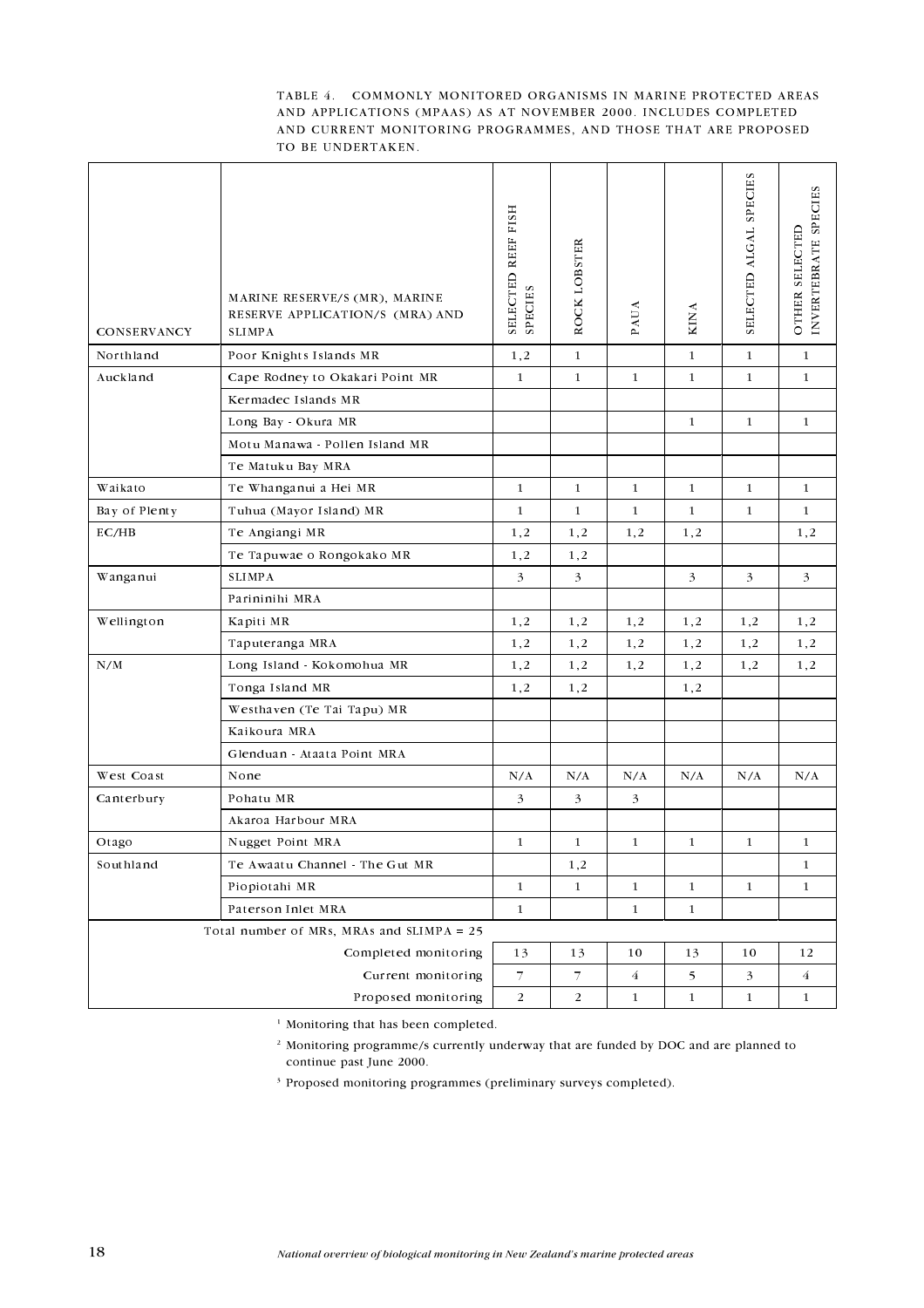#### TABLE 5. CURRENT DOC FUNDED MONITORING PROGRAMMES AS AT NOVEMBER 2000.

| <b>CONSERVANCY</b> | MPAS WITH MONITORING<br>PROGRAMME/S CURRENTLY<br>UNDERWAY THAT ARE FUNDED<br>BY DOC AND ARE PLANNED TO<br><b>CONTINUE PAST JUNE 2000</b> | MONITORING PROGRAMME                                                                                                                                                                                 |
|--------------------|------------------------------------------------------------------------------------------------------------------------------------------|------------------------------------------------------------------------------------------------------------------------------------------------------------------------------------------------------|
| Northland          | Poor Knights Islands MR                                                                                                                  | Selected Key Species-Demersal fish.<br>(DOC external contract SIN 3270).                                                                                                                             |
| EC/HB              | Te Angiangi MR                                                                                                                           | Selected Key Species.<br>(DOC-internal, Conservancy funded.)                                                                                                                                         |
|                    | Te Tapuwae o Rongokako MR                                                                                                                | Selected Key Species.<br>(DOC-internal, Conservancy funded.)                                                                                                                                         |
| Wellington         | Kapiti MR                                                                                                                                | Selected Key Species.<br>(DOC external contract SIN 2535).                                                                                                                                           |
|                    |                                                                                                                                          | Selected Key Species.<br>(DOC external contract—NIWA Part funded by Blue Package<br>and non-financial assistance provided by Wellington<br>Conservancy. Field assistance provided by DOC staff.)     |
|                    | Taputeranga MRA                                                                                                                          | Selected Key Species.<br>(DOC external contract SIN 2535).                                                                                                                                           |
| N/M                | Long Island - Kokomohua MR                                                                                                               | Habitat & Selected Key Species.<br>(DOC external contract-Davidson Environmental Ltd.<br>Funded by Nelson/Marlborough Conservancy, diving support<br>and logistic assistance provided by DOC staff). |
|                    | Tonga Island MR                                                                                                                          | Habitat & Selected Key Species.<br>(DOC external contract-Davidson Environmental Ltd.<br>Funded by Nelson/Marlborough Conservancy, diving support<br>and logistic assistance provided by DOC staff). |
| Southland          | Te Awaatu Channel The Gut<br>MR                                                                                                          | Selected Key Species-rock lobster.<br>(DOC external contract-Shane Kelly, Coastal & Aquatic<br>Systems Ltd. Blue Package funding. To be funded and<br>continued by Southland Conservancy).           |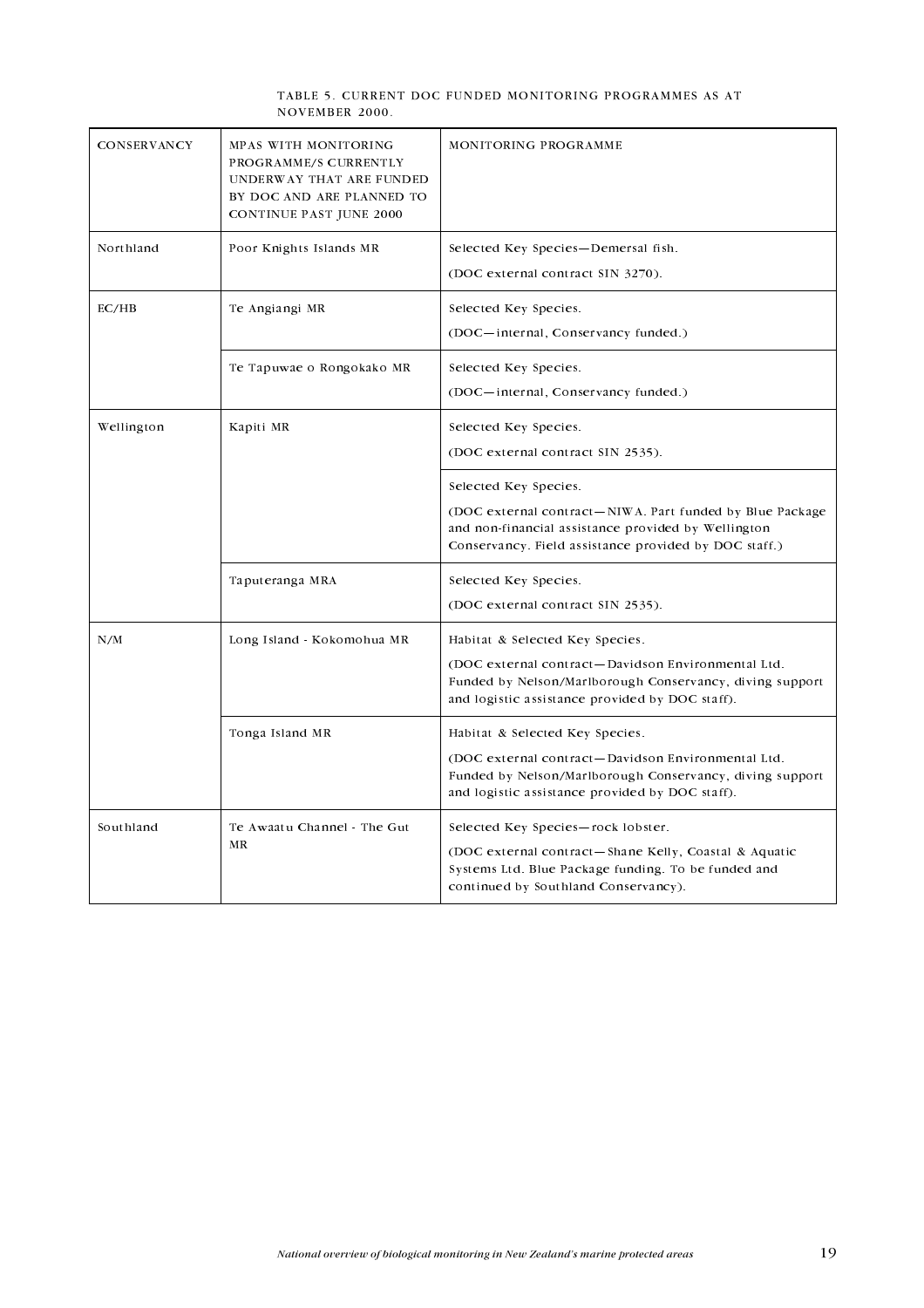TABLE 6. 6. NUMBER OF MONITORING REPORTS (EXCLUDING INTERIM STATUS REPORTS, THESES AND SCIENTIFIC PAPERS OR MONITORING PROPOSALS) BY CONSERVANCY AS AT NOVEMBER 2000, AND THE NUMBER OF MONITORING REPORTS HELD AT NORTHERN REGIONAL OFFICE.

Of the total 61 reports, 52 monitoring reports have been produced, 1 is undergoing SRU review, 2 are in draft form and another 6 are in preparation.

| <b>CONSERVANCY</b>       | MARINE RESERVE/S (MR), MARINE<br>RESERVE APPLICATION/S (MRA) AND<br><b>SLIMPA</b> | NUMBER OF<br>MONITORING<br><b>REPORTS</b> | NUMBER OF MONITORING<br>REPORTS AT NRO      |
|--------------------------|-----------------------------------------------------------------------------------|-------------------------------------------|---------------------------------------------|
| Northland                | Poor Knights Islands MR                                                           | $\mathbf{1}$                              | 0 (under-going SRU review)                  |
| Auckland                 | Cape Rodney to Okakari Point MR                                                   | 6                                         | 4 (1 DOC Lib request,<br>1 held in DOC Lib) |
|                          | Kermadec Islands MR                                                               | $\Omega$                                  | N/A                                         |
|                          | Long Bay - Okura MR                                                               | 8                                         | 2 (6 held in Auckland<br>Conservancy)       |
|                          | Motu Manawa - Pollen Island MR                                                    | 16                                        | 7 (9 held in Auckland<br>Conservancy)       |
|                          | Te Matuku Bay MRA                                                                 | $\mathbf 0$                               | N/A                                         |
| Waikato                  | Te Whanganui a Hei MR                                                             | 7                                         | 6 (1 Kauaeranga Field Centre)               |
| Bay of Plenty            | Tuhua (Mayor Island) MR                                                           | 3                                         | 1 (2 Tauranga Area Office)                  |
| EC/HB                    | Te Angiangi MR                                                                    | $1$ (draft)                               | $1$ (draft)                                 |
|                          | Te Tapuwae o Rongokako MR                                                         | $1$ (draft)                               | $1$ (draft)                                 |
| Wanganui                 | <b>SLIMPA</b>                                                                     | $\mathbf{0}$                              | N/A                                         |
|                          | Parininihi MRA                                                                    | $\mathbf{0}$                              | N/A                                         |
| Wellington               | Kapiti MR                                                                         | $\overline{2}$                            | $\overline{2}$                              |
|                          | Taputeranga MRA                                                                   | $\Omega$                                  | $\Omega$                                    |
| N/M                      | Long Island - Kokomohua MR                                                        | 3                                         | $2(1$ in prep.)                             |
|                          | Tonga Island MR                                                                   | $\overline{2}$                            | $1(1$ in prep.)                             |
|                          | Westhaven (Te Tai Tapu) MR                                                        | $\mathbf 0$                               | N/A                                         |
|                          | Kaikoura MRA                                                                      | $\Omega$                                  | N/A                                         |
|                          | Glenduan - Ataata Point MRA                                                       | $\Omega$                                  | N/A                                         |
| West Coast               | None                                                                              | N/A                                       | N/A                                         |
| Canterbury               | Pohatu MR                                                                         | $\mathbf{1}$                              | $0(1$ in prep.)                             |
|                          | Akaroa Harbour MRA                                                                | $\mathbf{0}$                              | N/A                                         |
| Otago                    | Nugget Point MRA                                                                  | $\mathbf{0}$                              | N/A                                         |
| Southland                | Te Awaatu Channel The Gut MR                                                      | 6                                         | $5(1 \text{ in } \text{prep.})$             |
|                          | Piopiotahi MR                                                                     | 3                                         | $2(1$ in prep.)                             |
|                          | Paterson Inlet MRA                                                                | $\mathbf{1}$                              | $0(1$ in prep.)                             |
| Total monitoring reports |                                                                                   | 61                                        |                                             |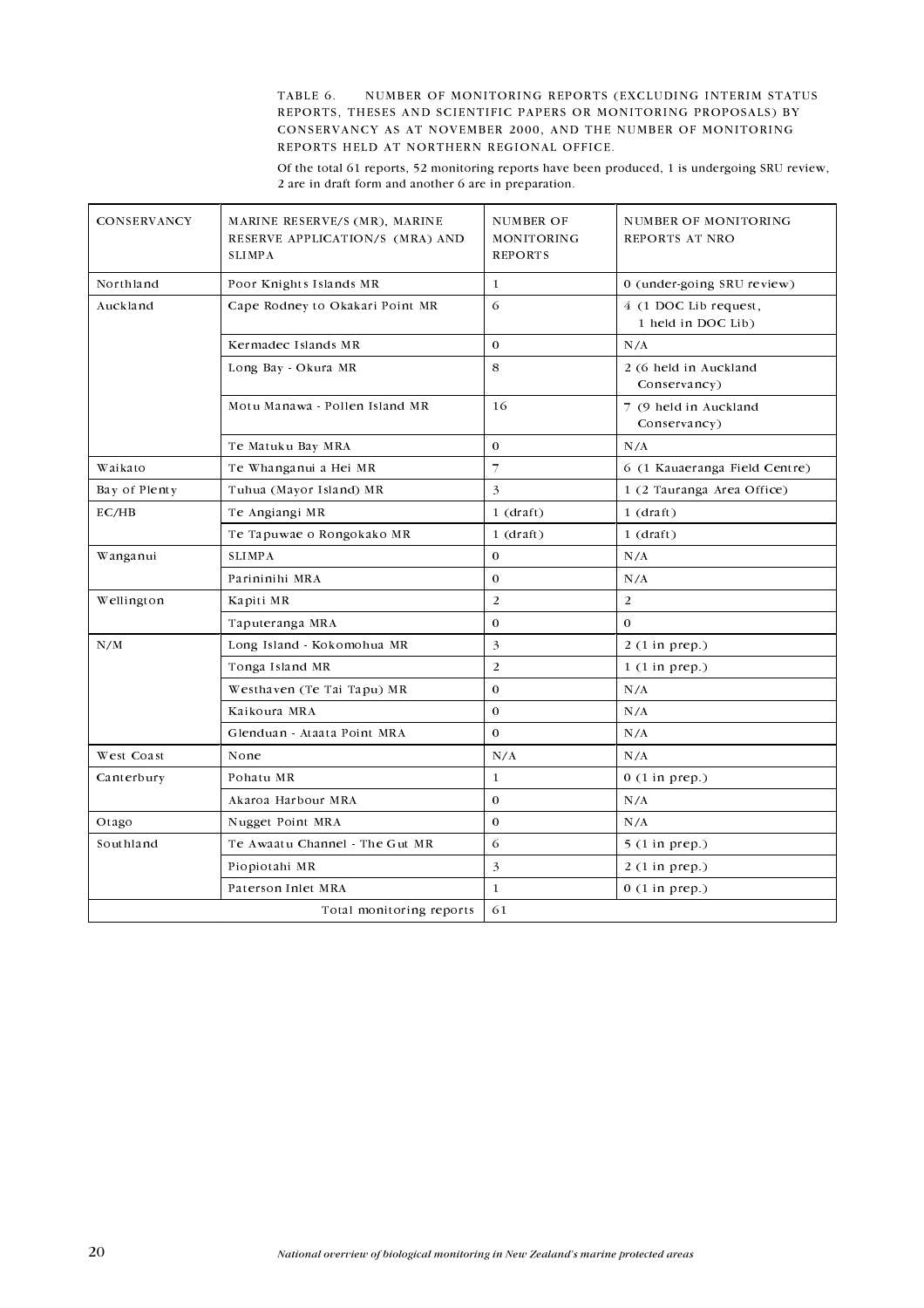# **Conclusions and** Recommendations

There have been a total of 41 baseline surveys and monitoring programmes undertaken in 19 of the 25 MPAAs since 1975.

About half (15) the 25 MPAAs in New Zealand have had a baseline survey conducted near to the establishment of the MPA or the application of a MPA. Thirteen of these baseline surveys were undertaken in marine reserves. Many of these baseline surveys were not used to establish monitoring programmes. Eighteen MPAAs have had monitoring programmes undertaken, and 9 currently have DOC funded monitoring programmes running that are planned to run beyond June 2000.

Many baseline surveys included habitat surveys. Generally habitat monitoring has not been continued. Most monitoring programmes that have been undertaken or are currently underway focus on examining changes in population abundance and size structures of selected key species especially reef fish species, rock lobster, paua and kina.

There is a total of 61 monitoring reports, of which 52 have been produced to date, 1 is undergoing SRU review, 2 are drafts and another 6 are in preparation.

A number of issues with biological site surveys and monitoring programmes were identified during the collation of information for this report. These include:

1. Baseline data: There is concern about the quality of baseline data and what constitutes a baseline survey. Many surveys have been conducted without the specific objective of establishing a baseline. There is also a lack of pilot studies in most marine reserves. If previous pilot studies have been carried out (e.g. lobster sampling methodology) these are often not referred to as a justification for the current study.

It is recommended that MSMAG assess existing baseline surveys and any other surveys which could assist in obtaining baselines. On the basis of this assessment a plan for utilising these surveys should be prepared, prioritised and implemented (see also recommendations below on standardisation).

2. Standardisation: There has been a lack of standardised methodology in monitoring programmes. However, development of a standardised methodology for monitoring programmes, report writing and data storage is being prepared (see SOP, Department of Conservation, in prep.).

### Monitoring

• All monitoring plans/proposals initiated by DOC need to provide relevant context including what has been done in the reserve before and how the new monitoring plan fits into past surveys/research. For example, the biological survey and monitoring plan developed for SLIMPA, (Department of Conservation 2000), makes no reference to previous work conducted in the area or whether these studies could be partially used or not. Providing relevant context would assist in making prioritisation decisions.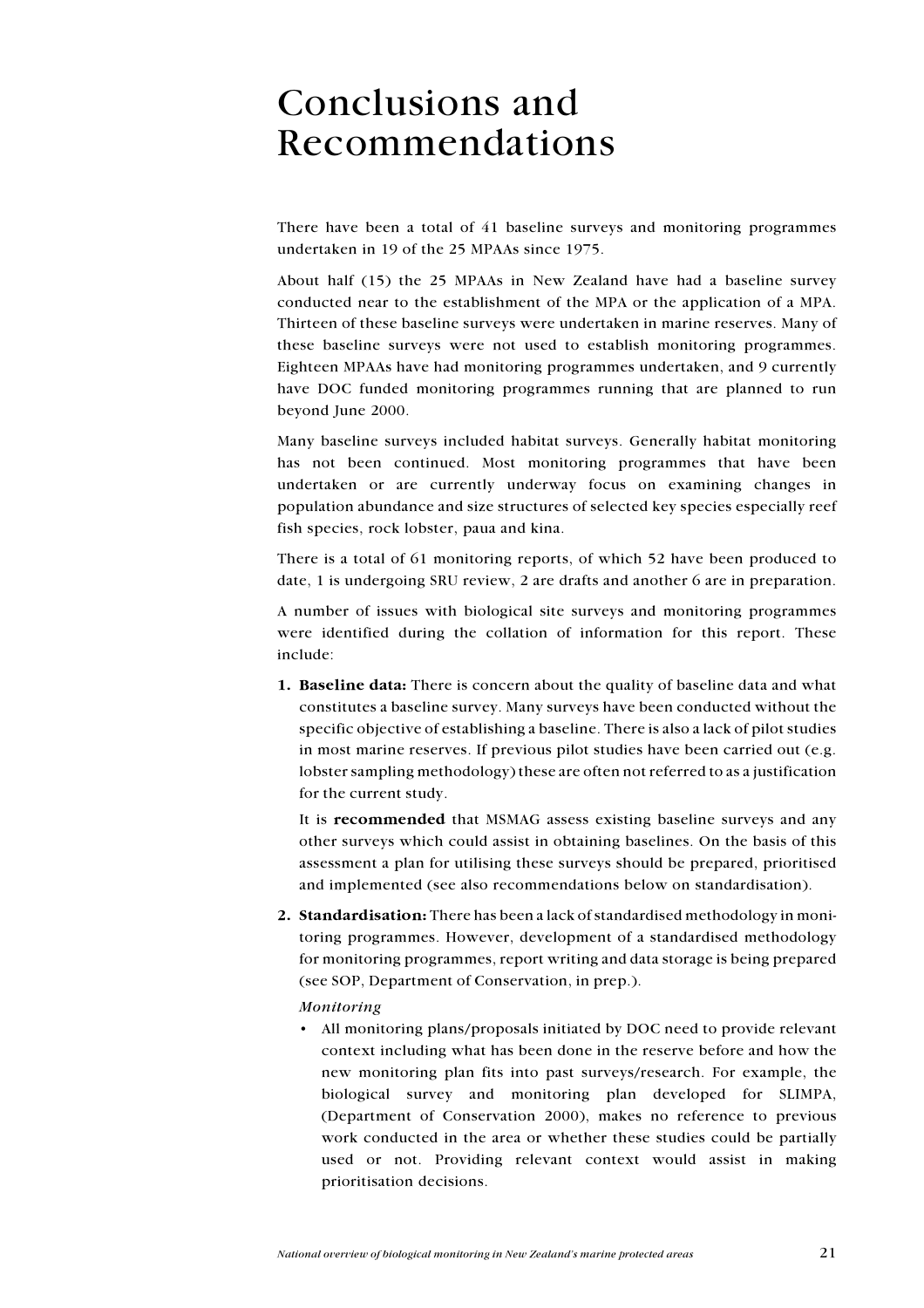- Conservancies need to maintain better records of their marine reserve monitoring activities (and marine reserve research). This needs to include storage of data, access to data, and regular reporting (e.g. there should be annual up-dates provided to MSMAG).
- Existing monitoring programmes need to be carefully evaluated before decisions are made to discontinue or modify them (see Department of Conservation, in prep.).

### Monitoring reports

- Authorship needs to be clear—for all parties (e.g. If raw data only has been provided, then that person should be formally acknowledged-'...... express gratitude to X for their advice and for permission to use their unpublished data' or if the input is more significant then co-authorship may be appropriate).
- Monitoring reports should put the monitoring results in context-e.g. what the programme is set up to examine, what's been done before, who funded the work, project number, dates (sampling and overall programme). MSMAG needs to provide standardised reporting procedures (See Department of Conservation, in prep.)
- The quality of reporting is also variable.
- Copies of all monitoring status, progress, and final reports should be forwarded to MSMAG.
- A copy of the final monitoring reports should also be lodged with the relevant Conservancy Office, and the DOC Library.

It is recommended that MSMAG assess completed and proposed monitoring programmes to ensure that standards are applied to all programmes. On the basis of this assessment a plan for utilising these programmes should be prepared, prioritised and implemented.

It is recommended that the report conservancy MPAA monitoring information contained in Appendix 1 be used as a data base for marine biological monitoring and they are electronically updated annually.

- 3. Data: There are also significant issues in terms of how data is dealt with and who owns that data. For example, many contractors and DOC staff have retained raw data, which has not been included in their monitoring reports (See Appendix 2). In some cases raw data has not been written up.
	- There appears to be no clear DOC policy stating who owns and can use raw data if DOC partly or fully funds or assists in its collection.
	- Contracts need to state where, what and how to deal with raw data (e.g. who owns it, who it is to be provided to and in what format etc.).
	- Existing raw data needs to be recovered, where possible, for future storage in the DOC system and for subsequent use in assessing the condition and trends in marine reserves over time.
	- MSMAG should investigate a method of electronic storage of data, which could be incorporated into the DOC system. Identifying the need for external organisations to gain access of the database by may be useful.

### It is recommended that MSMAG:

- Develops a storage system for the raw data.
- Decides how it will be used to determine condition and trends in marine reserves.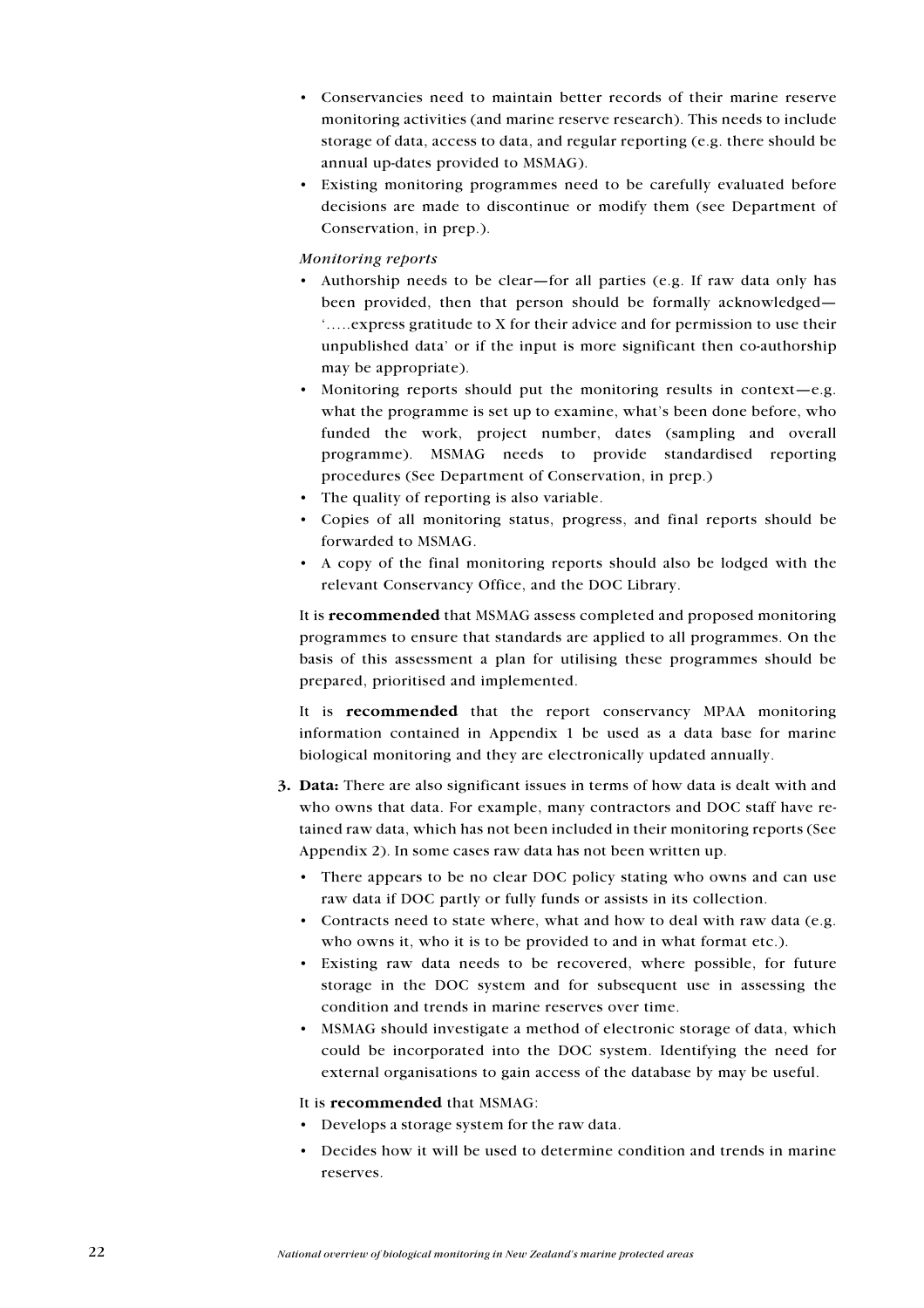- 4. Monitoring programmes: Certain types of monitoring programmes are more popular then others and appear to be based on selected key species that have been subject to harvesting before are the MPA was established.
	- MSMAG should develop clear protocols to assist conservancies to decide what monitoring would be of greatest benefit. In addition to the more common monitoring programmes (see Table 3), consideration should be given to biological monitoring of visitor impacts on marine reserves and the ecological roles of humans in marine communities (see McCrone  $2001$ ).
	- Existing monitoring programmes need to be carefully evaluated before decisions are made to discontinue or modify them (see Department of Conservation, in prep.).

It is recommended that completed and proposed monitoring programmes should be assessed by MSMAG to enable the development of protocols of what to monitor.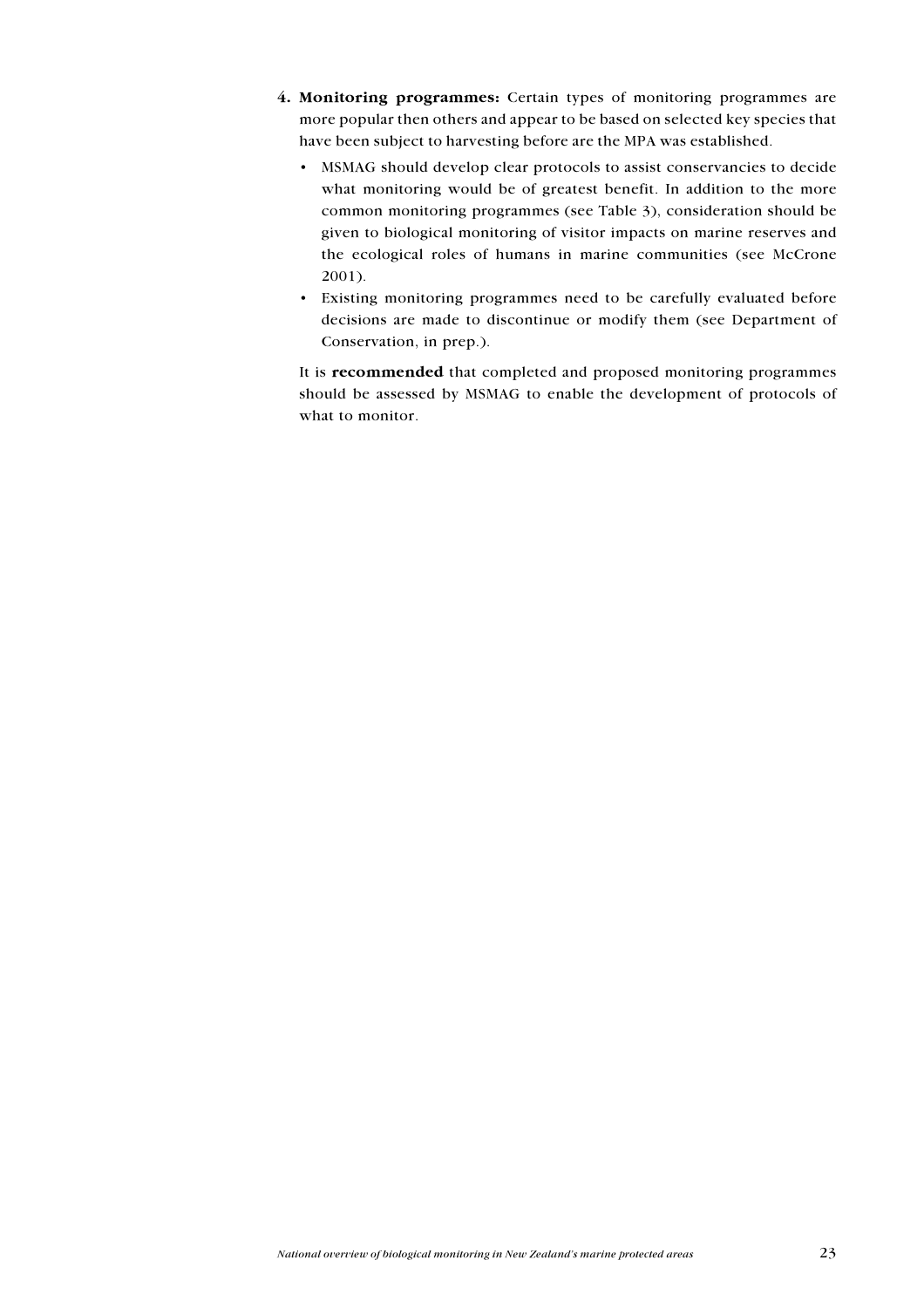# Acknowledgements

I wish to thank the following Department of Conservation staff for their input and contributions to the collation of the biological survey and monitoring information and for their comment on the conservancy information: Gilly Adam (Tairua Field Centre), Andrew Baxter (Nelson/Marlborough Conservancy), Peter Carter (Kauaeranga Field Centre), Lindsay Chadderton (SRU), Bruce Dix (Wellington Conservancy), Clinton Duffy (SRU), Sam Ferreira (Auckland Conservancy). Debbie Freeman (East Coast/Hawkes Bay Conservancy). Jim Fyfe (Otago Conservancy), Rachel Garthwaite, (SRU), Keith Hawkins (Whangarei) Area Office), Noel Henry (Northland Conservancy), Kerry Hogan (East Coast/ Hawkes Bay Conservancy), Alan Jones (Tauranga Area Office), Rosemary Miller (Wanganui Conservancy), Allan Munn (Southland Conservancy), Don Neale (West Coast Conservancy), Piet Nieuwland (Northland Conservancy), Ray Pierce (Northland Conservancy), Chris Roberts (Auckland Conservancy), Martin Rutledge (Canterbury Conservancy), Eduardo Villouta, (SRU) Dave West (Waikatio Conservancy), Bryan Williams (New Plymouth Area Office) and Thelma Wilson (Warkworth Area Office).

I wish to thank the members of MSMAG (Andrew Baxter, Nelson/Marlborough Conservancy; Lindsay Chadderton, SRU; Debbie Freeman, East Coast/Hawkes Bay Conservancy; Clinton Duffy, SRU; Don Neale, West Coast Conservancy; Eduardo Villouta, SRU and Kathy Walls, NRO) for their comment and review of the report text and conservancy information.

I also wish to thank the following for their very helpful input and comments: Russ Babcock (University of Auckland), Russell Cole (NIWA, Nelson), Bob Creese (University of Auckland), Rob Davidson (Davidson Environmental Ltd), Karen Field (NIWA, Auckland), Jonathan Gardner (Victoria University), Ken Grange (NIWA, Nelson), Euan Harvey (University of Western Australia), Shane Kelly (Coastal and Aquatic Ltd), Ali MacDiarmid (NIWA, Wellington), Karen Miller (University of Wollongong), Mike Page (NIWA, Wellington), and Steve Wing (University of Otago).

Also, Shona Mackay and Nick Allred (Science and Technical Centre) and Glen Tomlinson (Southland Conservancy) for their efficient library searches and fast action on requests. Thanks also go to Chris Edkins (SRU) for the preparation of Figure 1 and Ian West (SRU) for logistic support.

Special thanks to Kathy Walls (NRO) for her input and useful comments on the report.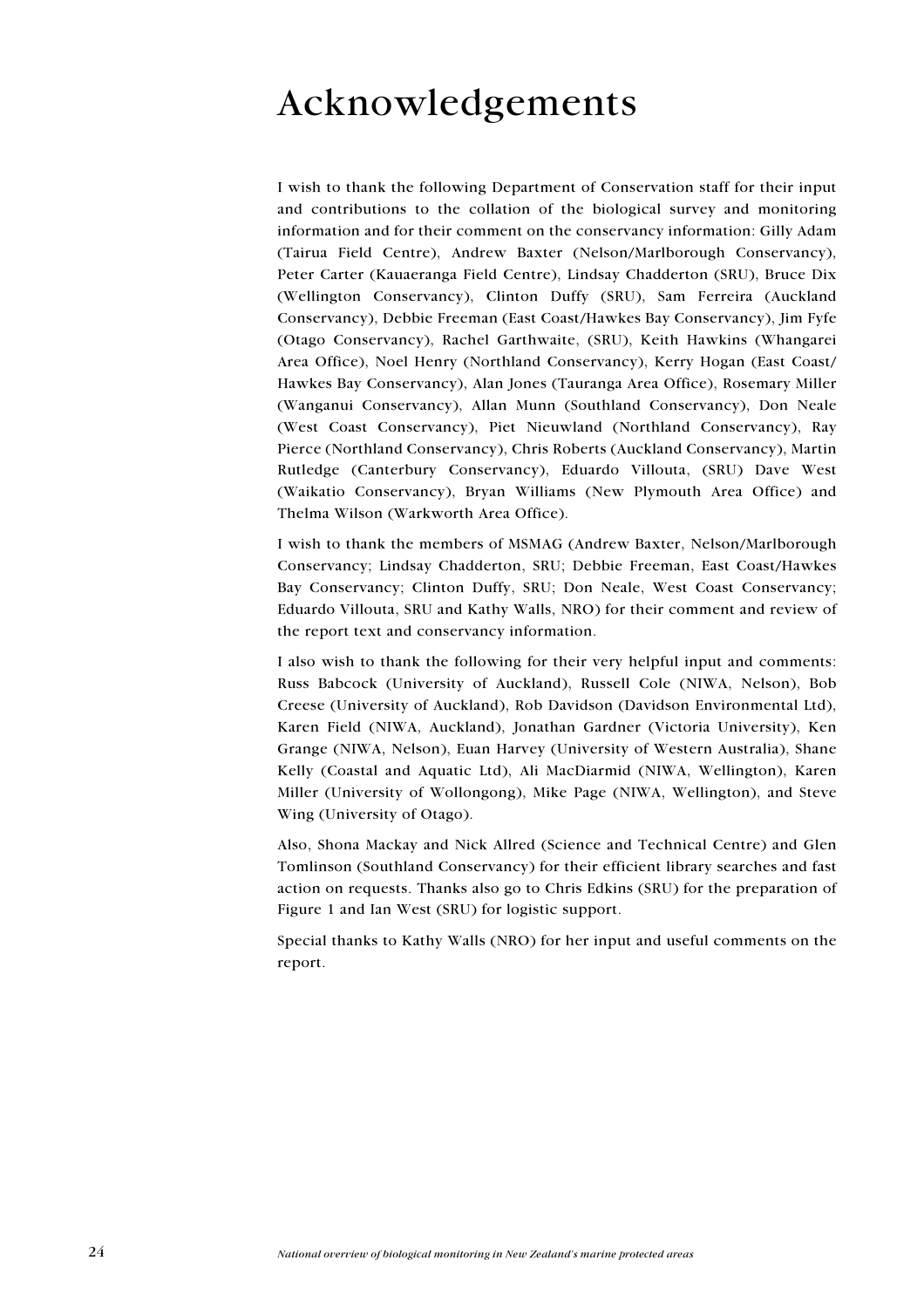## References

- ARC 1994: Tawharanui Marine Park monitoring programme: report of progress 1994. Auckland Regional Council, Auckland, New Zealand.
- Ayling, A.M. 1978: Cape Rodney to Okakari Point Marine Reserve: a biological survey. University of Auckland Marine Laboratory, Auckland, New Zealand.
- Ballantine, W.J.; Grace, R.V.; Doak, W.T. 1973: Mimiwhangata marine report. Commissioned by Turbott & Halstead on behalf of New Zealand Breweries Ltd.
- Battershill, C.N.; Murdoch, R.C.; Grange, K.R.; Singleton, R.J.; Arron, E.S.; Page, M.J.; Oliver, M.D. 1993: A survey of the marine habitats and communities of Kapiti Island. Report prepared for the Department of Conservation. NIWA 1993/41, Wellington, New Zealand.
- Battershill, C.N.; Page, M.J. 1996: Preliminary survey of Pariokariwa Reef North Taranaki. Report prepared for the Department of Conservation. NIWA 1996/10-WN, Wellington, New Zealand.
- Bay of Plenty Polytechnic 1991: Contribution to the selection of control sites. Cathedral Cove proposed marine reserve. Unpublished report of the Marine Studies Course 1991, Bay of Plenty Polytechnic, Tauranga.
- Brown, P.J. 1996: Effects of humans on rocky intertidal organisms. Unpublished M.Sc. Thesis, University of Auckland, New Zealand.
- Brown, P.J.; Taylor. R.B. 1999: Effects of trampling by humans on animals inhabiting coralline algal turf in the rocky intertidal. Journal of Experimental Marine Biology and Ecology 235: 45-53.
- Coffey, B.T.; Grace, R.V. 1990: Proposed marine reserve, Hahae: a preliminary assessment and habitat inventory. Report prepared for the Department of Conservation by Brian T. Coffey and Associates Ltd
- Cole, R.G.; Singleton, R.J. 1996: Monitoring of reef fish populations at Kapiti Island during aerial poisoning for rats, 1996. Report of the Department of Conservation. NIWA, Nelson, New Zealand.
- Davidson, R.J. 1990: A report on the ecology of Whanganui Inlet, north-west Nelson. Nelson/ Marlborough Conservancy Occasional Publication No. 2, Department of Conservation, New Zealand.
- Department of Conservation 1998: Restoring the dawn chorus: Department of Conservation strategic business plan 1998-2002. Department of Conservation, Wellington, New Zealand.
- Department of Conservation 2000: Draft Nga Motu/Sugar Loaf Islands Marine Protected Area. Biological survey and monitoring plan: pilot study: summer 2000. Wanganui Conservancy, Department of Conservation. Unpublished report.
- Department of Conservation in prep.: SOP: Marine reserves—procedures for survey and monitoring. A resource for implementing best practice in biological survey and monitoring of marine reserves. Draft Version 3, 24/12/99, QD# NH 1295, Department of Conservation, Wellington, New Zealand.
- Fechney, L. 1997: Sugar Loaf Islands: conservation management plan. Wanganui Conservancy Management Planning Series 1996/3. Department of Conservation, Wanganui, New Zealand.
- Foster, G.A.; MacDiarmid, A. 1997: Seabed conditions of the proposed Parininihi Marine Reserve, North Taranaki. Report prepared for the Department of Conservation. NIWA WLG1997/30. NIWA, Wellington, New Zealand.
- Grace, R.V. 1979: Tawharanui marine monitoring programme Vol. 2, station localities and raw data 1977 to 1979. ARC report, November 1979.
- Grace, R.V. 1980: Tawharanui marine monitoring programme, report on progress 1980. ARC report, March 1980.